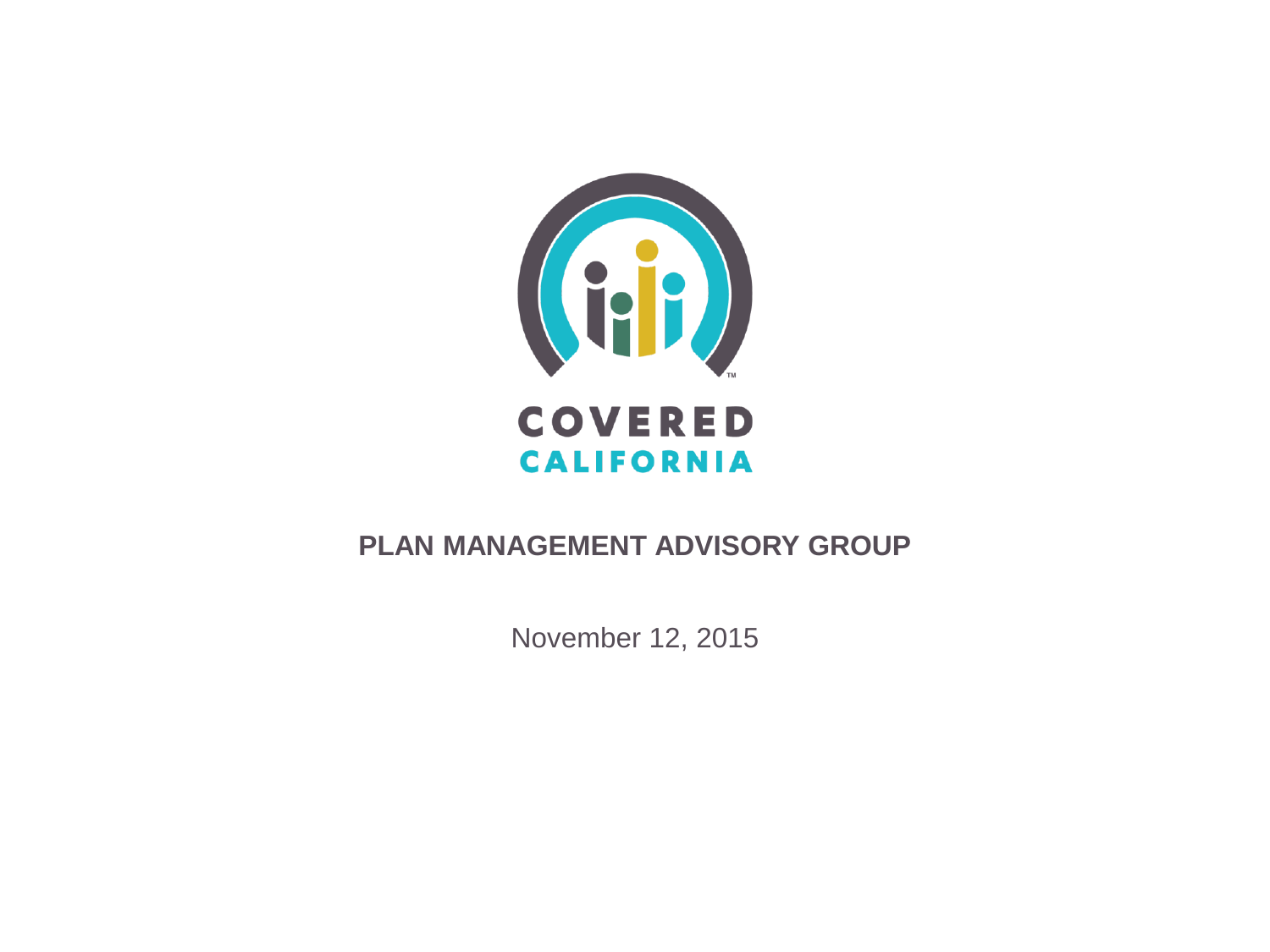### **WELCOME AND AGENDA REVIEW**

BRENT BARNHART, CHAIR COVERED CALIFORNIA PLAN MANAGEMENT ADVISORY GROUP

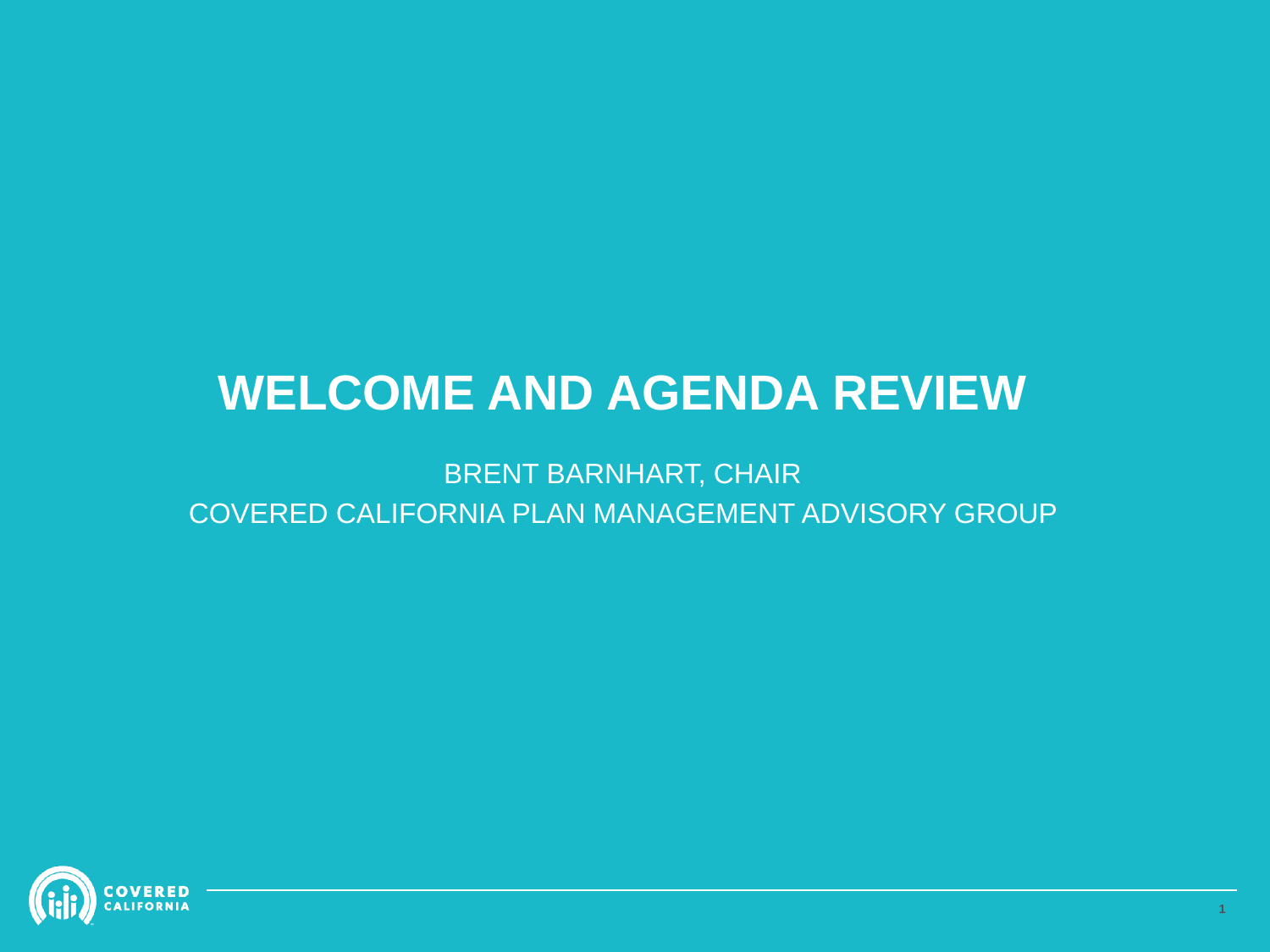

**AGENDA Plan Management and Delivery System Reform Advisory Group Meeting and Webinar** <https://attendee.gotowebinar.com/register/2739613904995903490> **Thursday, November 12, 2015, 10:00 a.m. to 12:00 p.m.**

**October Agenda Items Suggested Time I. Welcome and Agenda Review 10:00 - 10:05 (5 min.) II. 2017 Certification Discussion 10:05 - 10:35 (30 min.) III.** Benefits and Networks Subcommittee update 10:35 – 11:00 (25 min) **IV. Dental Technical Work Group Update 11:00 – 11:20 (20 min.) V.** Quality and Contracting Subcommittee update 11:20 - 10:50 (30 min.) **VI. Wrap-Up and Next Steps 11:50 – 12:00 (5 min.)**

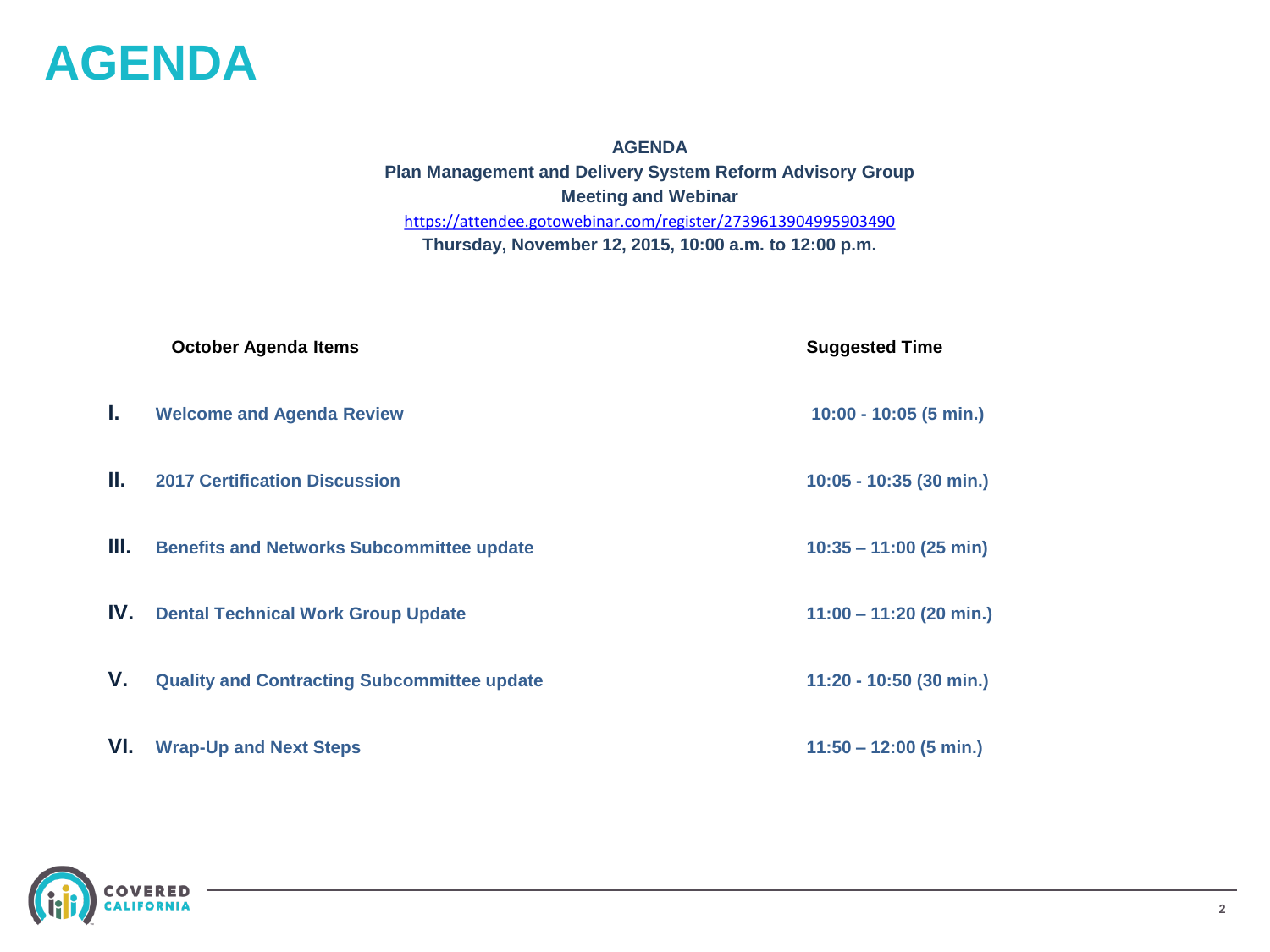# **2017 CERTIFICATION**

ANNE PRICE, DIRECTOR PLAN MANAGEMENT DIVISION

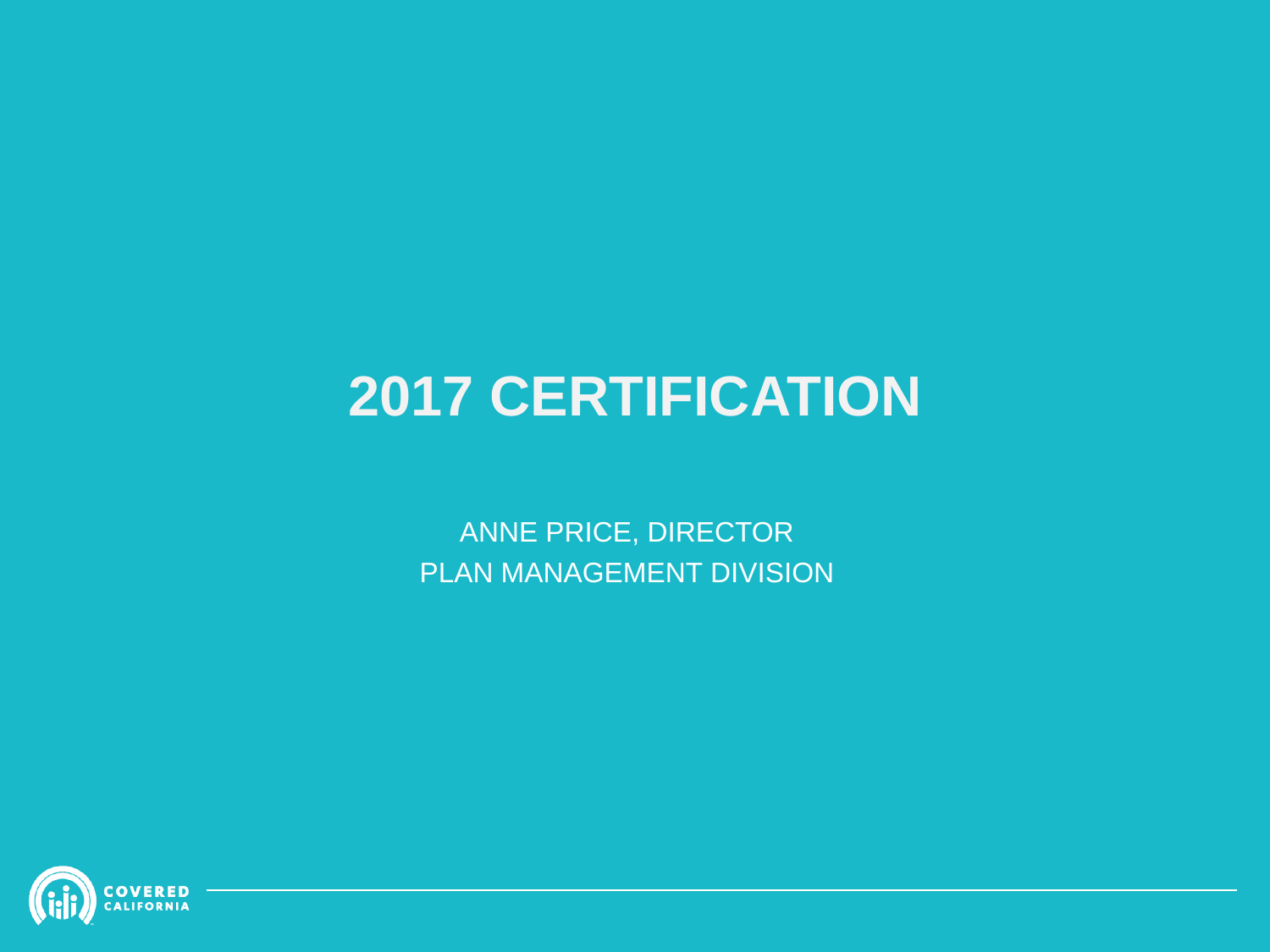### **2017 CERTIFICATION PROCESS**

- Covered California is in the process of determining our 2017 certification policies that takes into consideration a multi-year strategy.
- Subcommittees, comprised of stakeholders, regulators, and carriers have been meeting to review benefit design changes and new carrier quality requirements that could be included in the 2017 certification application and final contract for both Individual and Family dental lines of business.
- The certification strategy and policy for Covered California for Small Business (formerly SHOP) is also being reviewed by staff, Qualified Health Plans and stakeholders.
- The majority of work is expected to be completed in early January with a staff recommendation to the board in the January board meeting and final approval by the board expected during the February board meeting.
- The 2017 application process is expected to run through May 1st, with negotiations occurring late May through mid June.
- The 2017 announcement and publication of carriers and the 2017 preliminary rates is planned for mid July at which point the regulators will then begin their rate review for final approval.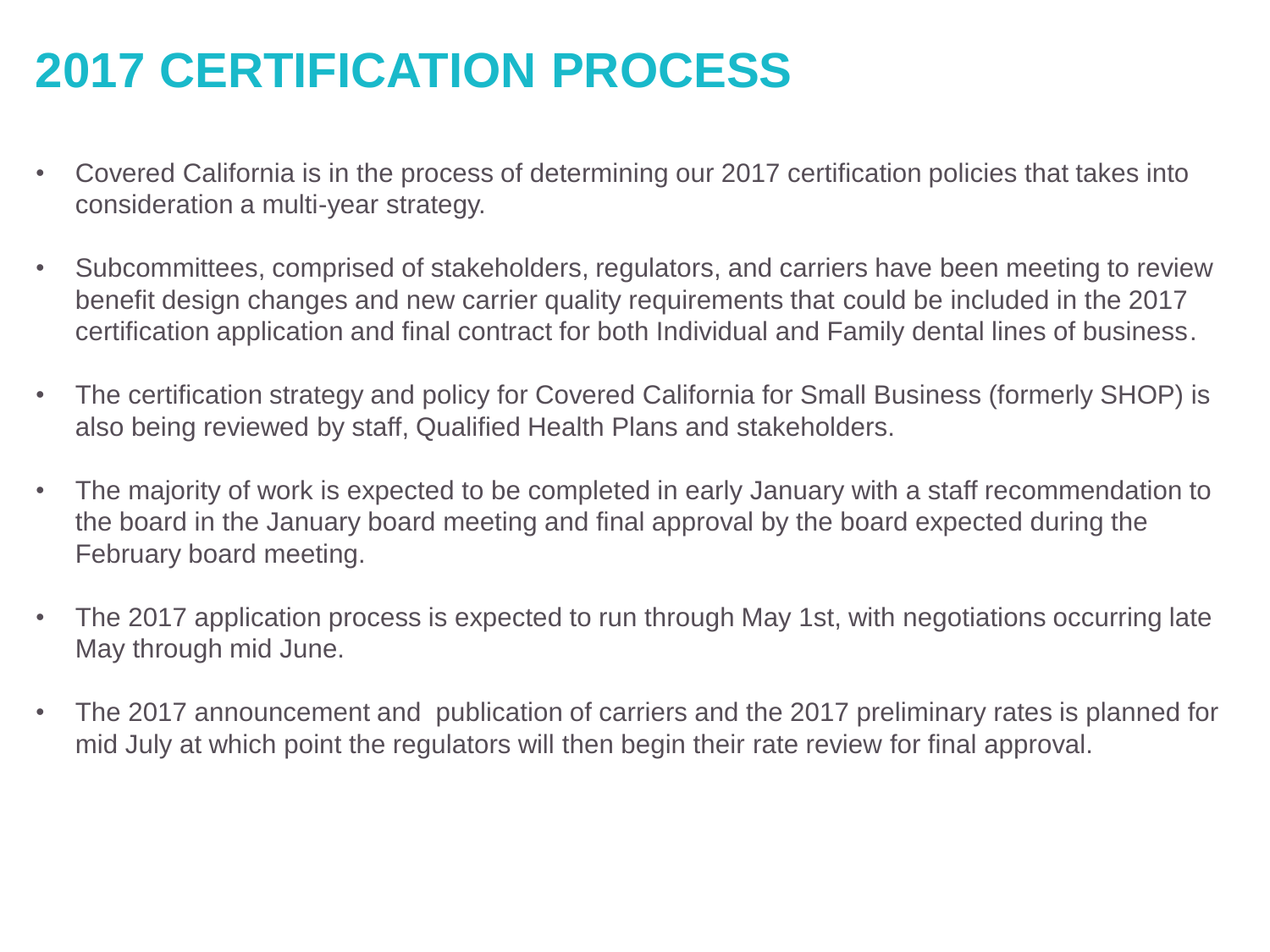### **2017-2019 INDIVIDUAL CERTIFICATION GUIDING PRINCIPLES**

**Provide stability for consumers by having a portfolio of carriers, products, and networks that offer distinct choice and quality healthcare at a cost with annual changes that are at, or below trend.**

- May allow for the consideration of new carriers in 2018 and 2019 based on differentiation of product, network, operational capabilities, and quality innovations that will benefit Covered California consumers.
- Promote continued growth and implementation of integrated models of care such as Accountable Care Organizations (ACO), Medical Homes, and models that reimburse and support primary care.
- Implementation of new provider payment models that benefit consumers receiving the right care, at the right time and right place.
- Allows for annual changes to benefit designs that promote preventative care, increase management of chronic conditions and increases access to needed care.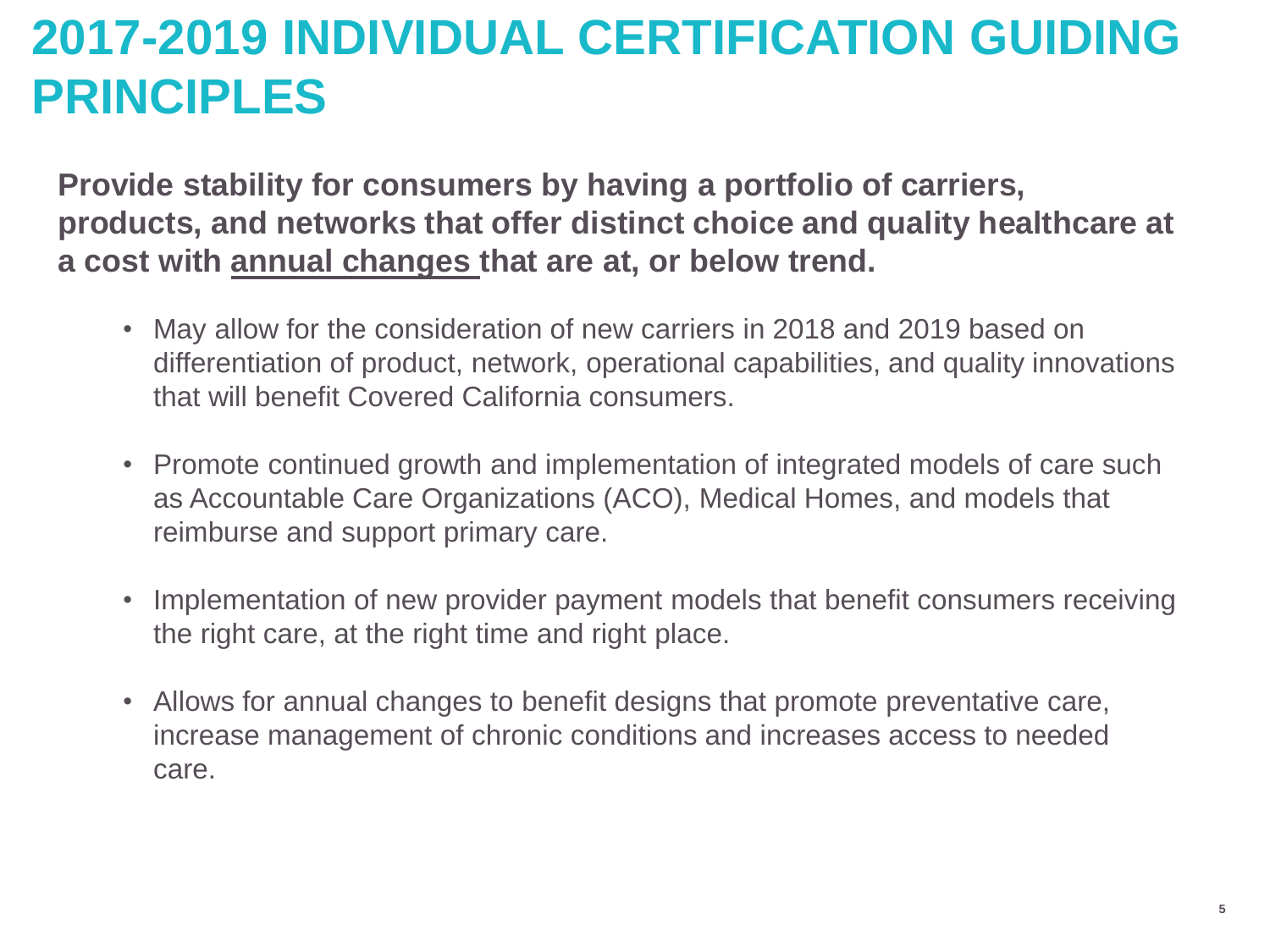### **2017-2019 INDIVIDUAL CERTIFICATION GUIDING PRINCIPLES (CONTINUED)**

- Revision of contract requirements that require continued improvement in the quality of care provided to consumers and alignment of Quality Improvement Strategies (QIS) that focus on the unique economic, demographic and regional variation that exists within our membership.
- Require efforts that increase new enrollment, effectuation, and improve retention.
- Identify opportunities to reduce administrative costs to favorably impact affordability.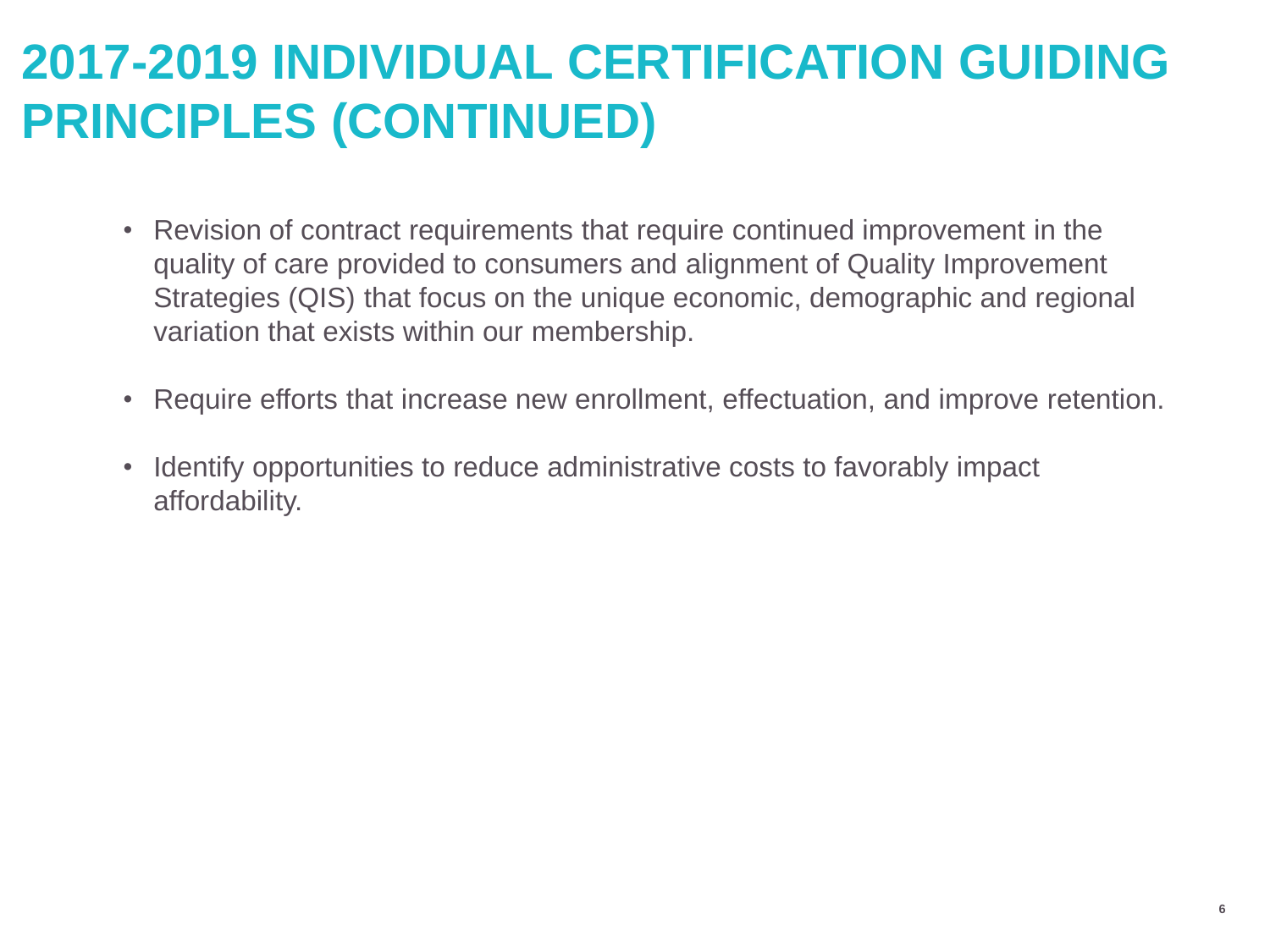## **PROPOSED APPROACH FOR 2017 INDIVIDUAL PLAN CERTIFICATION**

- For 2017, recommend one QHP Certification application that is open to all licensed health insurers.
- The 2017 application is for a multi-year contract term (2017 2019) with annual plan recertification that includes review and Covered California approval of the following:
	- Contract compliance and performance review
	- Rates
	- **Benefits**
	- **Networks**
	- New products
	- Updates to Performance Requirements
- May allow new entrants in 2018 and 2019 if the carrier is newly licensed or a Medi-cal managed care plan and the addition brings value to what is already being offered in the region(s).
- Consider changing exchange participation fee that includes changing the structure of the fee to a percent of gross premium.

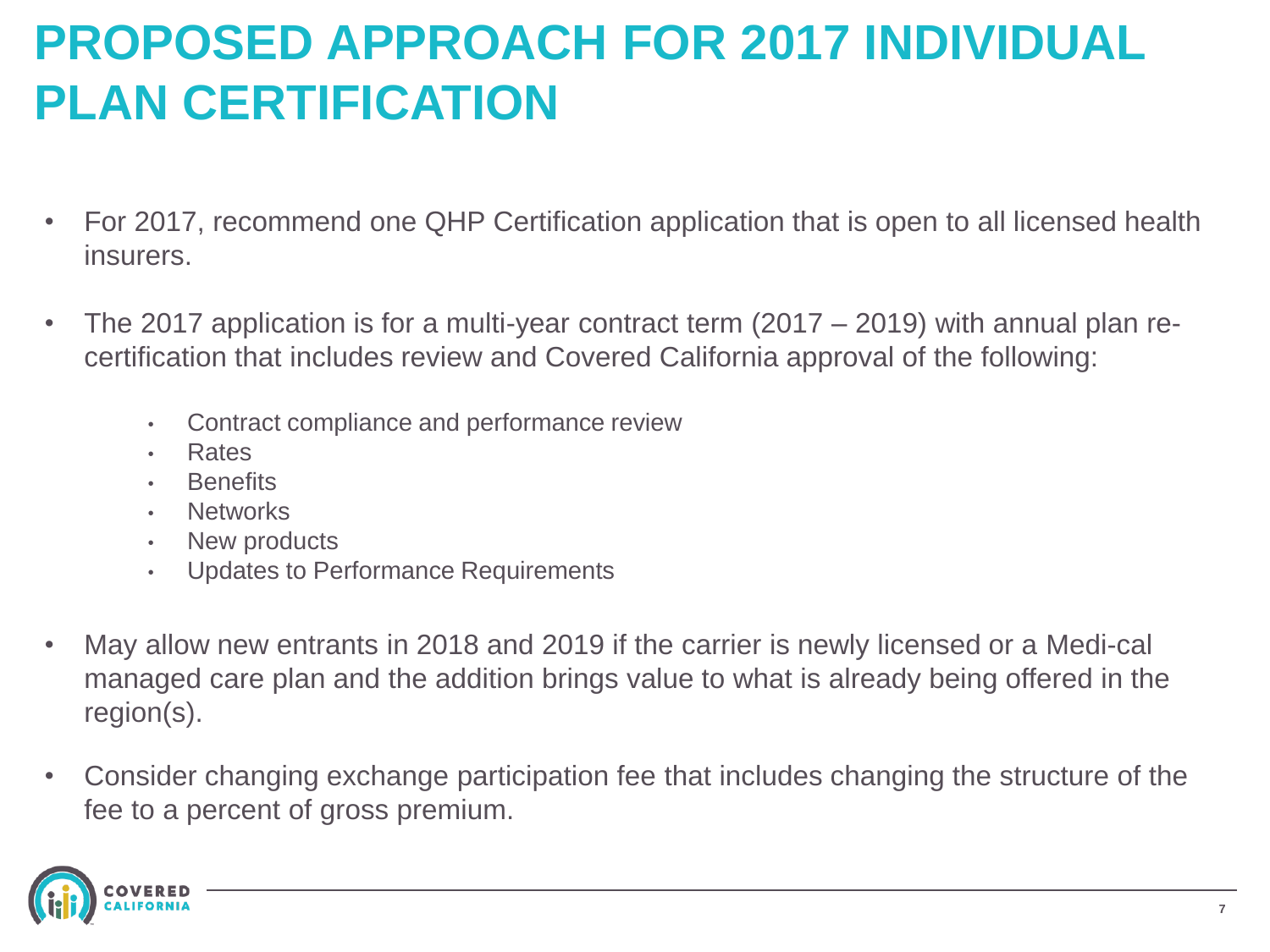## **2017-2019 DENTAL CERTIFICATION GUIDING PRINCIPLES (INDIVIDUAL AND CCSB)**

With family dental being a new option for 2016 for the Individual market, the guiding principles for 2017 certification will be focused on stability in products offered and stability in future premium changes as we look to continue increasing enrollment in this line of business.

- Focus on strategies to retain members and increase new enrollment.
- Provide stability for consumers by having a portfolio of carriers, products, and networks that offer unique choice and quality dental care at a cost with annual changes that are at or below trend.
- Allows for annual changes to benefit designs that promote preventive care and value.
- Require continued improvement in the quality of care provided to consumers.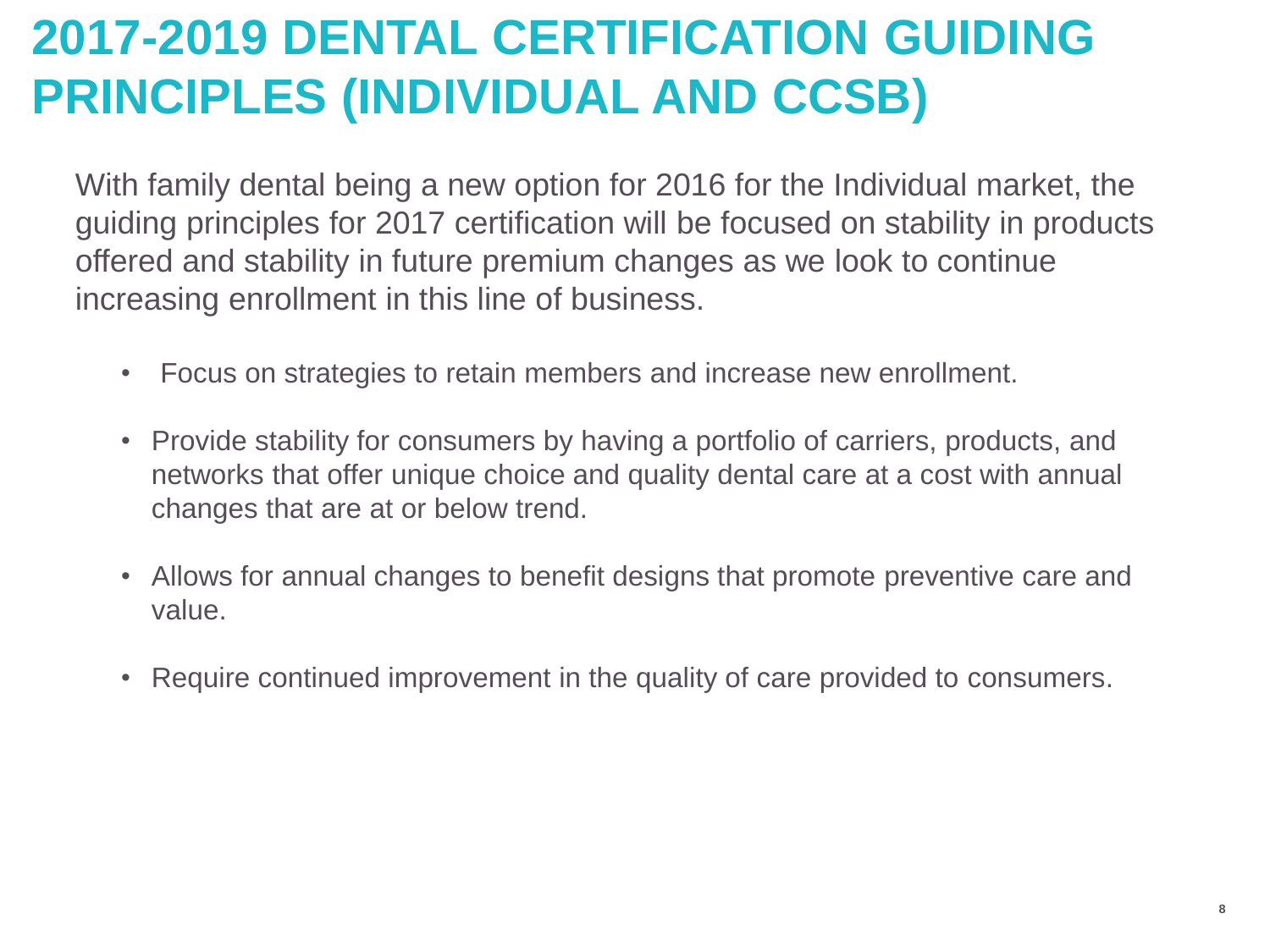## **PROPOSED APPROACH FOR 2017 DENTAL PLAN CERTIFICATION (INDIVIDUAL AND CCSB)**

- For 2017, recommend one QDP Certification application that is open to all licensed dental plans.
- The 2017 application is for a multi-year contract term (2017 2019) with annual plan recertification that includes review and Covered California approval of the following:
	- Contract compliance and performance review
	- **Rates**
	- **Benefits**
	- **Networks**
	- New products
	- Updates to Performance Requirements
- No new dental insurer entrants through 2019 except newly licensed.
- Allowance for changing exchange participation fee that includes changing the structure of the fee to a percent of gross premium for HMO and PPO dental plans.

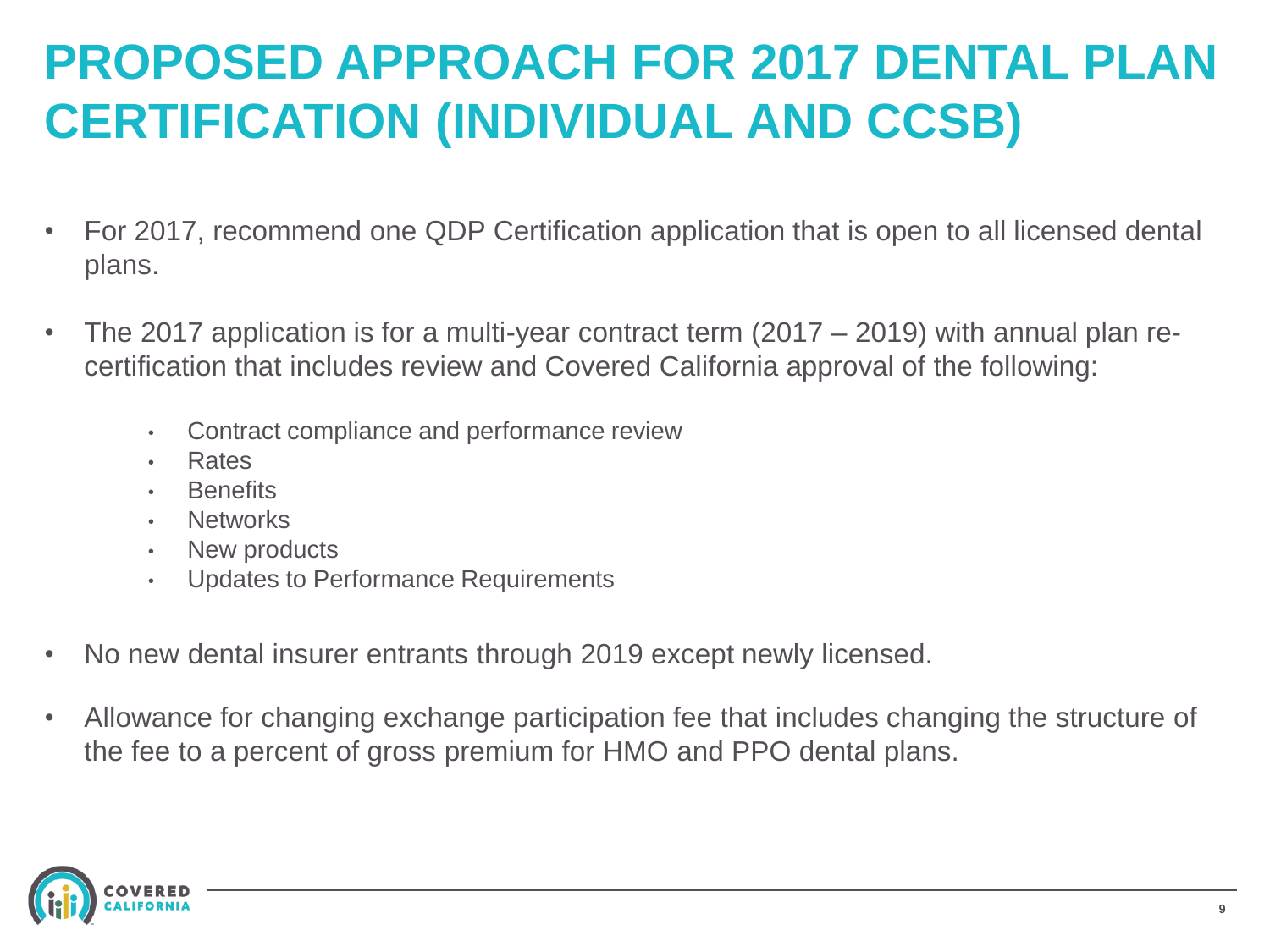### **2017-2019 SMALL GROUP CERTIFICATION GUIDING PRINCIPLES**

Guiding principles for 2017 certification are focused on increasing Covered California enrollment in the expanded small group market with a strategy that offers long term cost sustainability for consumers

- Provide a competitive portfolio of products that will offer employees of small groups the choice to enroll with a carrier that is focused on providing quality care at premiums that are at or below other options available in the small group market.
- Flexibility to adjust products, networks and premiums consistent with regulatory requirements.
- Certification and contract requirements that include expectations for quality improvement.
- Benefit designs that promote preventive care, increase management of chronic conditions and increase access to needed care.
- Opportunities to reduce administrative costs to favorably impact affordability.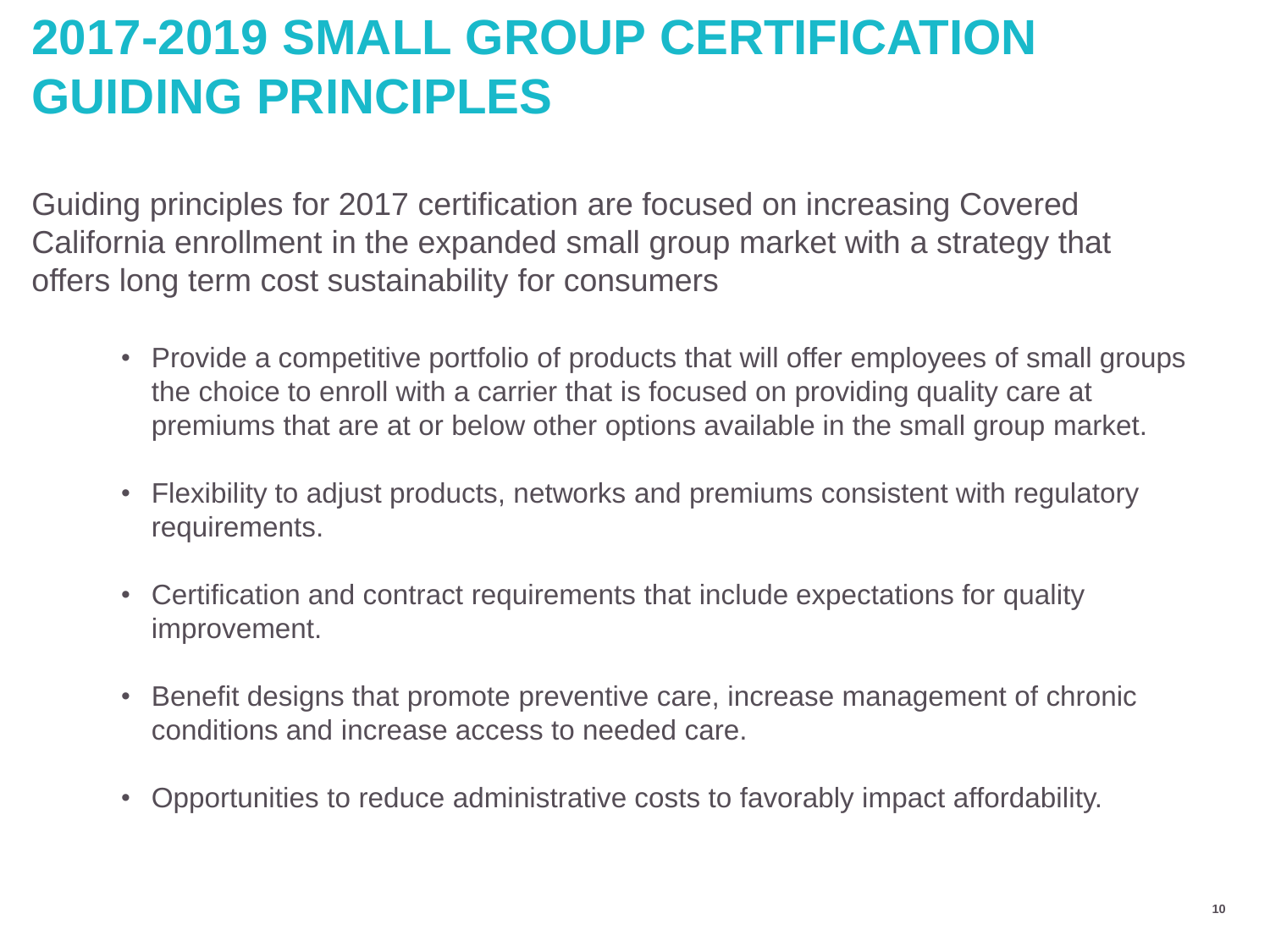## **PROPOSED APPROACH FOR 2017 SMALL GROUP CERTIFICATION**

- Covered California for Small Business QHP certification application, open to all licensed health insurers and not limited to carriers who are QHPs for Individual
- Multi-year contract term  $(2017 2019)$  with annual carrier certification that includes review of premium competitiveness and stability, performance, and compliance with QHP contract requirements
- Allowance of new carrier entrant off annual certification cycle if the carrier is a Qualified Health Plan for the Individual product\*
- Allowance for quarterly change in rates, products, plans and networks (subject to Covered California approval)\*

\*staff is recommending that the last two items be changed in the 2016 regulations to allow for these changes in the 2016 calendar year

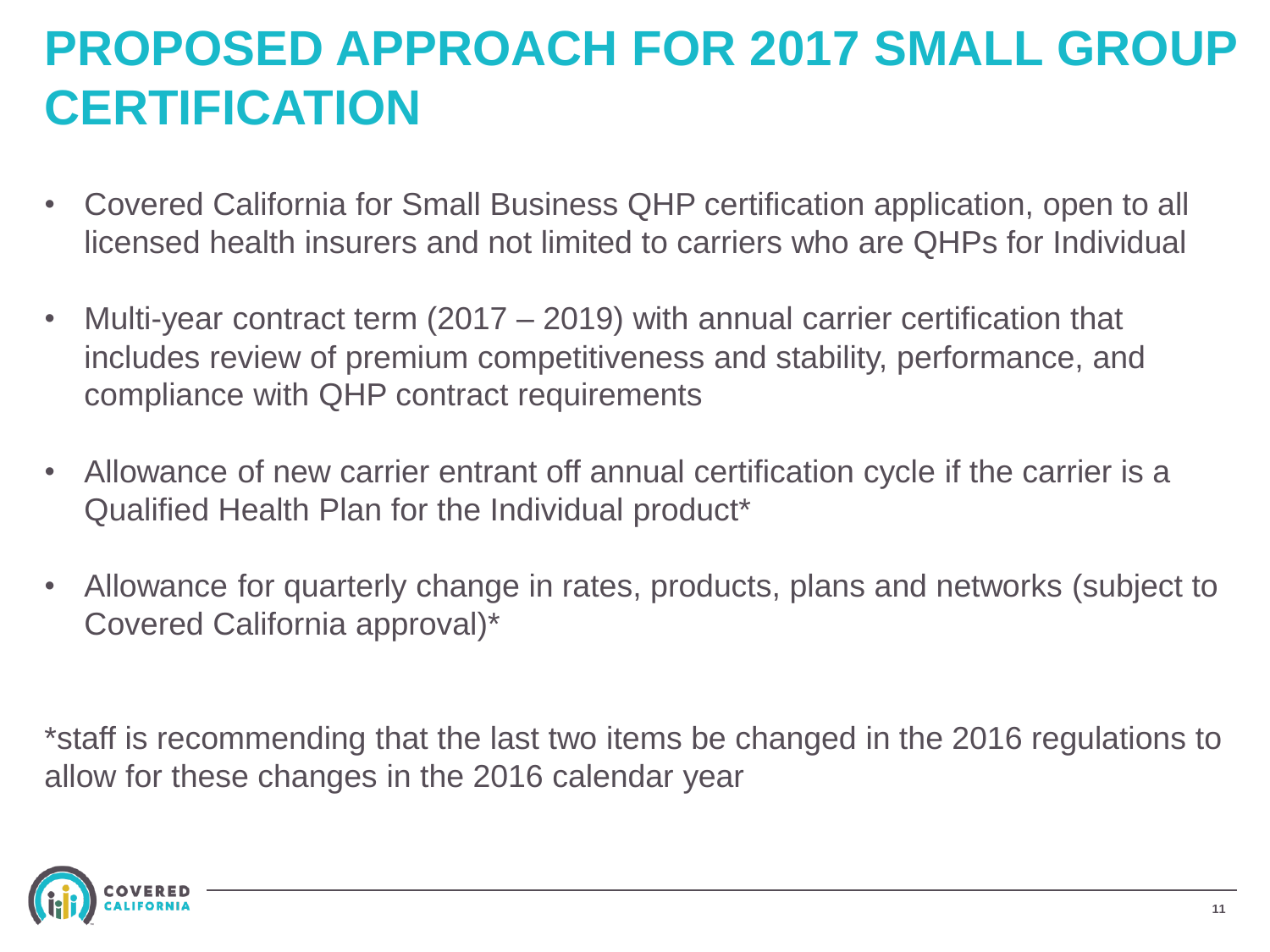### **DECISION PROCESS AND SUBCOMMITTEE TIMELINE**

| <b>Date</b>    | <b>Event</b>                                                        | <b>Description</b>                                                            |  |  |  |  |
|----------------|---------------------------------------------------------------------|-------------------------------------------------------------------------------|--|--|--|--|
| 17-Sep         | <b>Plan Advisory Meeting</b><br><b>Quality Subcommittee Meeting</b> | <b>Kick Off Meeting</b>                                                       |  |  |  |  |
| 22-Sep         | <b>Benefits &amp; Networks Meeting</b>                              | <b>Kick Off Meeting</b>                                                       |  |  |  |  |
| 7-Oct          | <b>Benefits &amp; Networks Meeting</b>                              | <b>Subcommittee Meeting</b>                                                   |  |  |  |  |
| <b>15-Oct</b>  | <b>Plan Advisory Meeting</b>                                        | <b>Workgroup Status Provided to Advisory</b>                                  |  |  |  |  |
| 4-Nov          | <b>Benefits &amp; Networks Meeting</b>                              | Subcommittee Meeting                                                          |  |  |  |  |
| 5-Nov          | <b>Dental Technical Work Group</b>                                  | Discuss 2017 Benefit Design                                                   |  |  |  |  |
| <b>10- Nov</b> | <b>Quality Subcommittee Meeting</b>                                 | Subcommittee Meeting                                                          |  |  |  |  |
| 12-Nov         | <b>Plan Advisory Meeting</b>                                        | Recommendations Provided to Advisory for Feedback                             |  |  |  |  |
| Mid Nov        | Draft AV Calculator Release                                         | Draft CMS rules and AV Calculator expected                                    |  |  |  |  |
| 19-Nov         | <b>Board Meeting</b>                                                | <b>Update on Activities</b>                                                   |  |  |  |  |
| 1-Dec          | <b>Dental Technical Work Group</b>                                  | Discuss 2017 Benefit Design                                                   |  |  |  |  |
| 2-Dec          | Benefits & Networks Meeting                                         | <b>Subcommittee Meeting</b>                                                   |  |  |  |  |
| 9-Dec          | Benefits & Networks Meeting                                         | <b>Subcommittee Meeting</b>                                                   |  |  |  |  |
| <b>10-Dec</b>  | <b>Plan Advisory Meeting</b>                                        | <b>Recommendations Provided to Advisory for Feedback</b>                      |  |  |  |  |
| Early Jan TBD  | <b>Quality Subcommittee</b>                                         | Subcommittee Meeting (placeholder)                                            |  |  |  |  |
| Early Jan TBD  | <b>Dental Technical Work Group</b>                                  | Finalize 2017 Benefit Design (placeholder)                                    |  |  |  |  |
| <b>Jan TBD</b> | <b>Board Meeting</b>                                                | <b>Proposal to Board (Pending Final Actuarial Value Calculator)</b>           |  |  |  |  |
| Late Feb       | <b>Final AV Calculator Release</b>                                  | Final CMS rules and AV Calculator expected (based on prior year experience)   |  |  |  |  |
| <b>Feb TBD</b> | <b>Board Meeting</b>                                                | Approval by Board of Changes to SBPD, Certification Policy, and 2017 Contract |  |  |  |  |

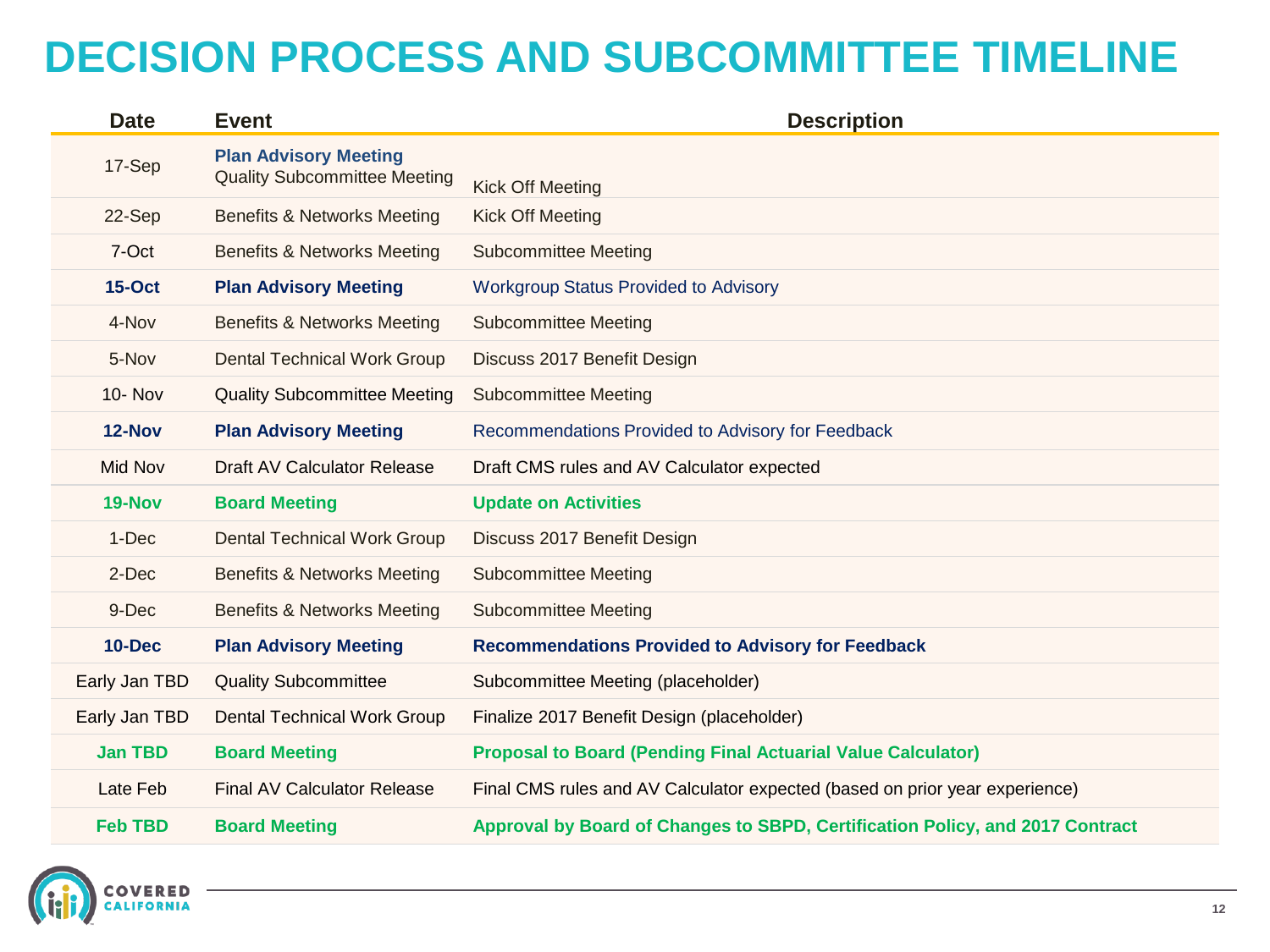### **BENEFITS AND NETWORKS SUBCOMMITTEE UPDATE**

ANNE PRICE, DIRECTOR PLAN MANAGEMENT DIVISION

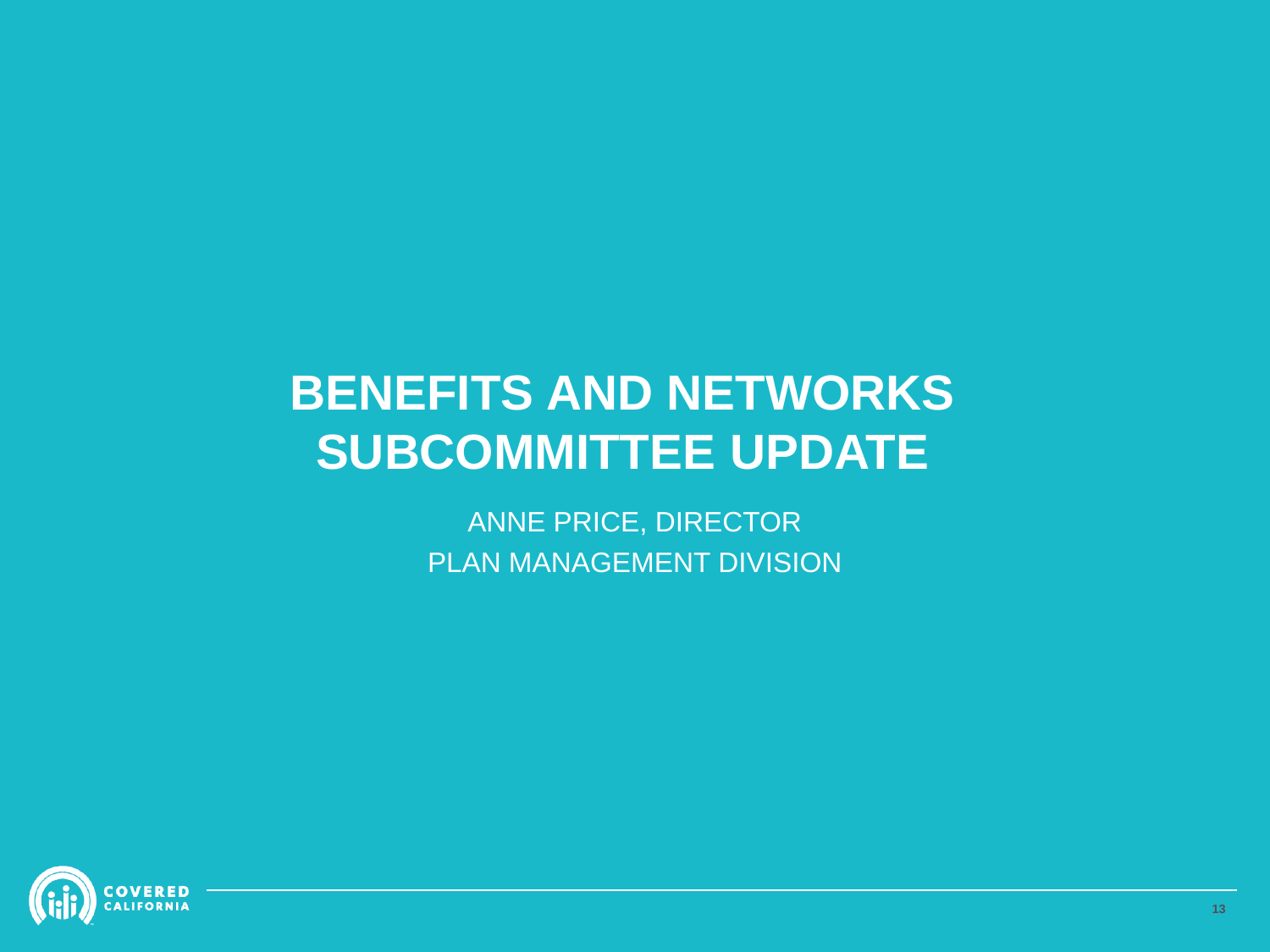# **STRATEGY FOR 2017 BENEFIT DESIGN**

#### **Organizational Goal**

Covered California should have benefit designs that are standardized, promote access to care, and are easy for consumers to understand.



#### **Subcommittee Goal**

Provide input to Covered California staff as we develop recommendations for the 2017 benefit plan designs that considers a progressive strategy of potential benefit changes through 2019

#### **Subcommittee Objectives**

- 1. Address benefit design priority areas that will reduce barriers and improve consumers' access to needed care
- 2. Consider benefit changes that align value with improved health outcome
- 3. Identify and recommend benefits changes that may be necessary to meet Actuarial Value (AV) requirements
- 4. Identify benefit design areas that should be improved for consumer understanding of coverage and ease of plan comparison

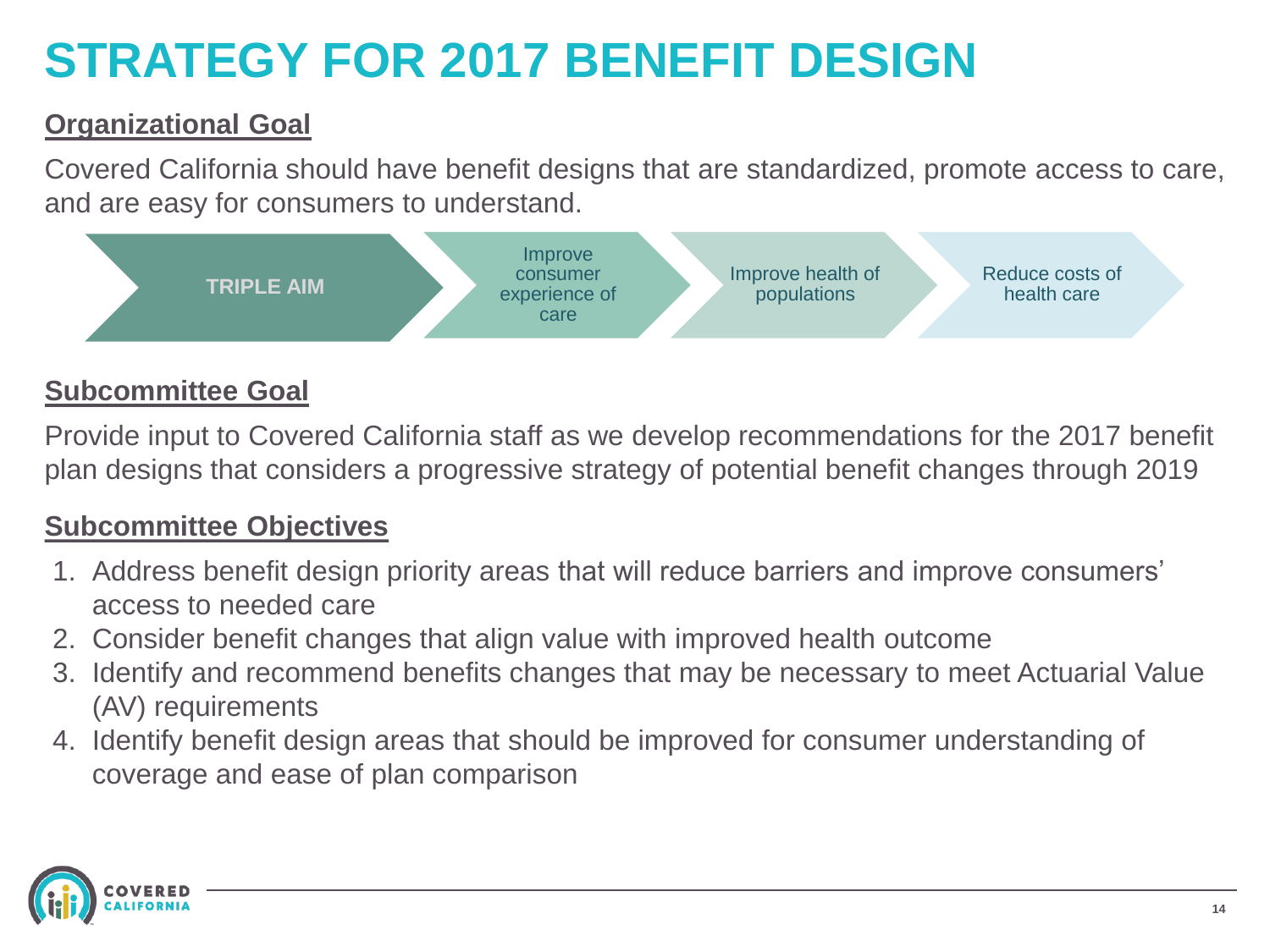### **2016 BENEFIT WORKGROUP UPDATE**

The Actuarial Values (AV) of the 2016 plan benefit designs are at the higher end of the deviation allowance which may require and increase in consumer cost sharing for the 2017 benefit design depending on the results of the AV calculator.

Based on the 2016 AV results, there was more cost sharing increases needed in the Bronze and Silver plans compared to Gold and Platinum, so they may be a similar result for the 2017 plan year.

The workgroup has discussed areas where we would like to decrease consumer cost sharing for the 2017 plan year where the change aligns with goals of promoting access to care and improving health outcomes but with the understanding that there will need to be a trade off for this to occur.

Additional major areas of discussion include the possible introduction of a value based benefit, cost share uniformity in less utilized services, and value of hospital network tiering.

|                            | <b>Bronze</b> |            | <b>Silver</b> |           |            | Gold       |           | <b>Platinum</b> |           |             |
|----------------------------|---------------|------------|---------------|-----------|------------|------------|-----------|-----------------|-----------|-------------|
|                            | <b>HSA</b>    | Standard   | Silver        | Silver 73 | Silver 87  | Silver 94  | Copay     | Coinsurance     | Copay     | Coinsurance |
| <b>AV Target</b>           | 60            | 60         | 70            | 73        | 87         | 94         | 80        | 80              | 80        | 80          |
| <b>Deviation Allowance</b> | +/-2.0%       | $+/-2.0\%$ | $+/-2.0%$     | $+/-1.0%$ | $+/-1.0\%$ | $+/-1.0\%$ | $+/-2.0%$ | $+/-2.0%$       | $+/-2.0%$ | $+/-2.0%$   |
| 2016 Value                 | 61.1          | 61.9       | 70.4          | 72.8      | 86.8       | 93.8       | 81.0      | 80.2            | 89.5      | 88.5        |
| 2017 AV                    |               |            |               |           |            |            |           |                 |           |             |

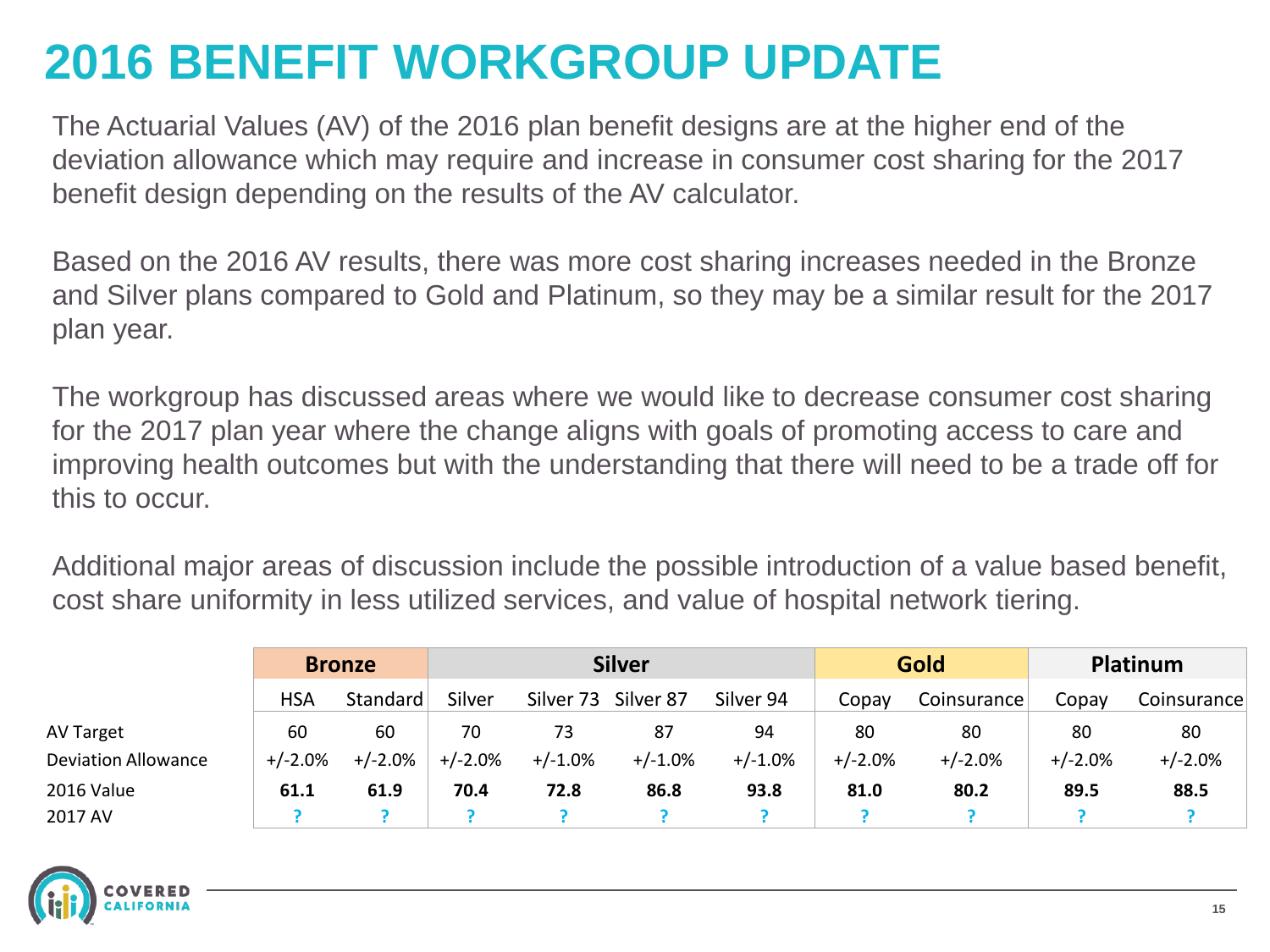### **SUMMARY OF AREAS IN DISCUSSION FOR DECREASED CONSUMER COST SHARE**

| <b>CATEGORY 1: Minor AV impact and</b><br>no necessary tradeoffs if done in<br><b>isolation</b> | <b>CATEGORY 2: Major AV impact that</b><br>requires tradeoffs |
|-------------------------------------------------------------------------------------------------|---------------------------------------------------------------|
| Make urgent care copay the same as a<br>PCP visit <sup>1</sup>                                  | Copay (no deductible) for Tier 1 drugs in<br><b>Bronze</b>    |
| Remove physician fee from ER visit in all<br>plans (and keep deductible on Silver plans)        | Remove outpatient professional fee in all<br>plans            |
| Remove inpatient professional fee in all<br>plans <sup>2</sup>                                  |                                                               |
| Remove physician fee and deductible from<br>ER visits in Silver plans                           |                                                               |
| Lowered PCP visit copay                                                                         |                                                               |

<sup>1</sup> Has no AV impact

<sup>2</sup>Appears to have minimal impact, but requires Milliman confirmation

#### **Note that any combination of benefit changes in Category 1 will require tradeoffs, i.e. increases in member cost-shares for other benefits.**

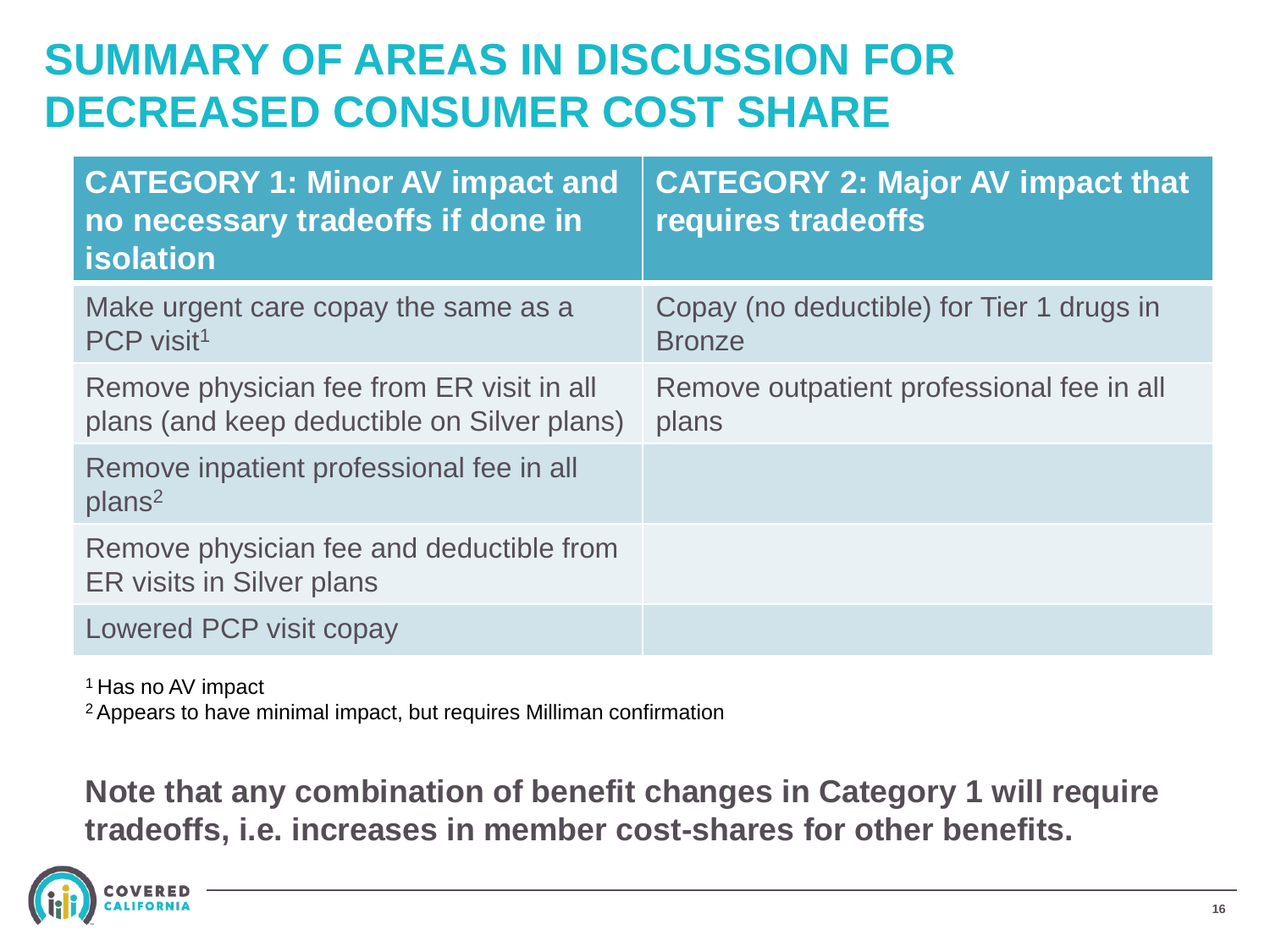### **SUMMARY OF AREAS IN DISCUSSION FOR INCREASED CONSUMER COST SHARE**

To achieve any combination of Category 1 and Category 2 changes, what tradeoffs (i.e. increases in other areas) are we willing to make?

| <b>Benefit</b>            | <b>Bronze Plan</b><br><b>Increase from current</b><br>cost share | AV A              | <b>Silver Plan</b><br><b>Increase from current</b><br>cost share | <b>AV A</b>       | <b>Priority for</b><br>change<br>(1, 2, 3) |
|---------------------------|------------------------------------------------------------------|-------------------|------------------------------------------------------------------|-------------------|--------------------------------------------|
| <b>MOOP</b>               | $$6,500 \rightarrow $6,850^1$                                    | $\downarrow$ 0.38 | $$6,250 \rightarrow $6,500$                                      | $\downarrow$ 0.23 |                                            |
| <b>Medical Deductible</b> | $$6,000 \rightarrow $6,350$                                      | $\downarrow$ 0.68 | $$2,250 \rightarrow $2,750$                                      | $\downarrow$ 1.12 |                                            |
| Inpatient facility fee    | $---3$                                                           |                   | $20\% \rightarrow 25\%$                                          | $\downarrow$ 0.39 |                                            |
| ER facility fee           | $- - -$                                                          |                   | $$300 \rightarrow $400^2$                                        | $\downarrow$ 0.17 |                                            |
| Imaging                   | $-- -$                                                           |                   | $$250 \rightarrow $300$                                          | $\downarrow$ 0.15 |                                            |
| X-rays                    | $= - -$                                                          |                   | $$65 \rightarrow $80$                                            | $\downarrow$ 0.24 |                                            |
| <b>Specialist visit</b>   | $\$90 \rightarrow \$110$                                         | $\downarrow$ 0.43 | $\$70 \rightarrow \$85$                                          | $\downarrow$ 0.24 |                                            |
| Tier 2 drugs              | $- - -$                                                          |                   | $$50 \rightarrow $60$                                            | $\downarrow$ 0.56 |                                            |
| Tier 3 drugs              | $= - -$                                                          |                   | $\$70 \rightarrow \$80$                                          | $\downarrow$ 0.08 |                                            |

<sup>1</sup>Upper limit for MOOP and Standalone pediatric dental MOOP unknown for 2017, to be determined in forthcoming federal rule

<sup>2</sup> This amount includes both facility fee and professional fee

<sup>3</sup> Bronze cost shares for most services are already 100% member coinsurance so cannot model an increase for these benefits to offset decreases in other areas

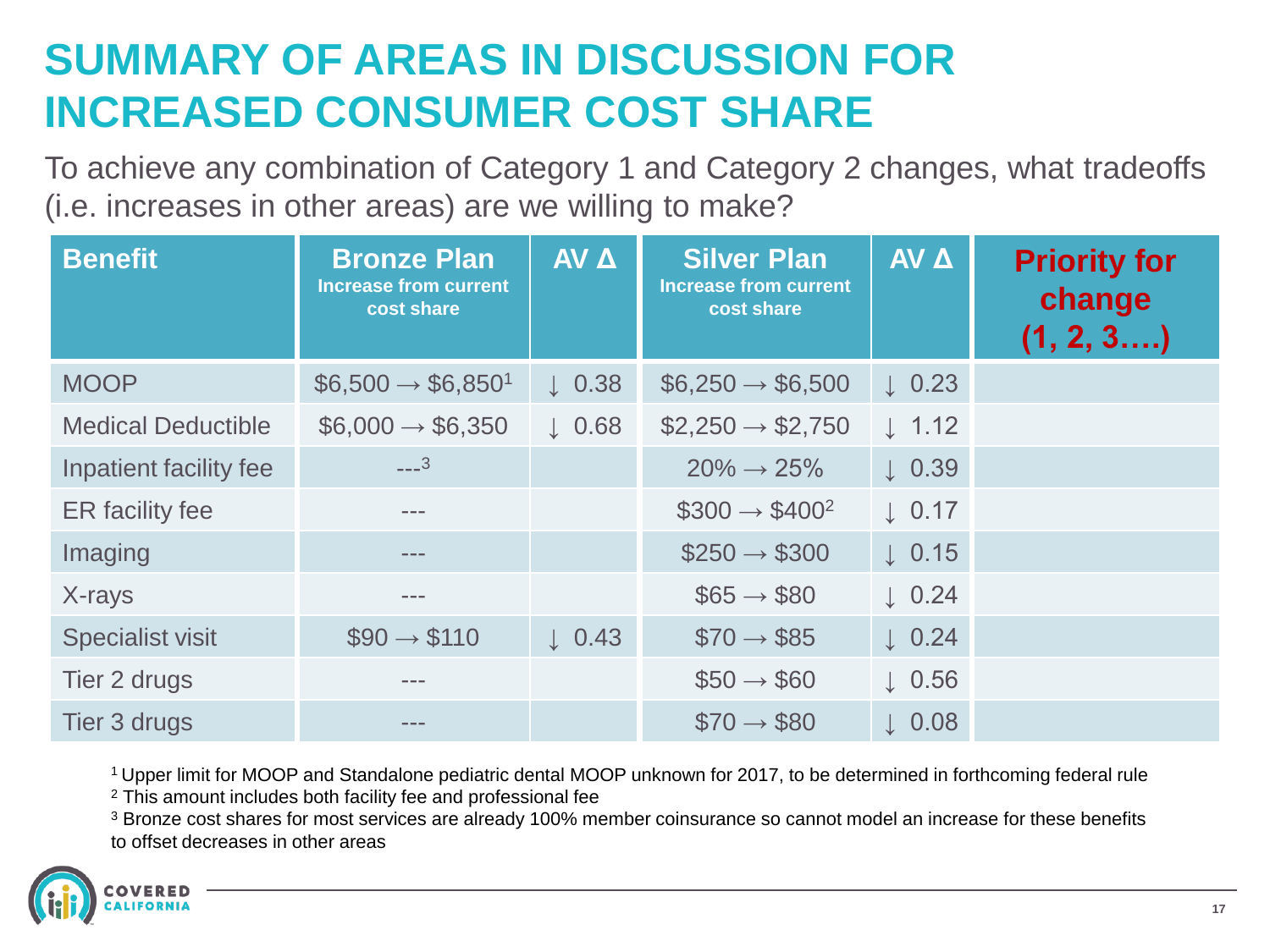### **Value Based Insurance Design**

- **Value**-**based** I**nsurance Design (VBID)** is a strategy that uses certain components of plan benefits to encourage members' use of high value services.
- There are already areas in Covered California's current benefits that incent members to access care at a lower cost point where they are able to receive care that is comparable to the higher cost option
	- lower consumer cost share for primary care versus specialty care
	- lower consumer cost share for urgent care versus emergency care
	- lower cost share for Tier 1 medications
- The difference with VBID is the combination of lower cost and high value, where high value could be considered by a better health outcome for the consumer or increased effectiveness of the treatment
- There is increasing use of VBID concepts in benefit design to change payment dynamics so services are paid on value which should lead to better health outcomes and lower overall healthcare cost
- To improve health outcomes and reduce future healthcare premiums, Covered California is interested in including a value based benefit in the 2017 standard benefit designs with the opportunity to potentially increase the number of value based benefits through 2019.

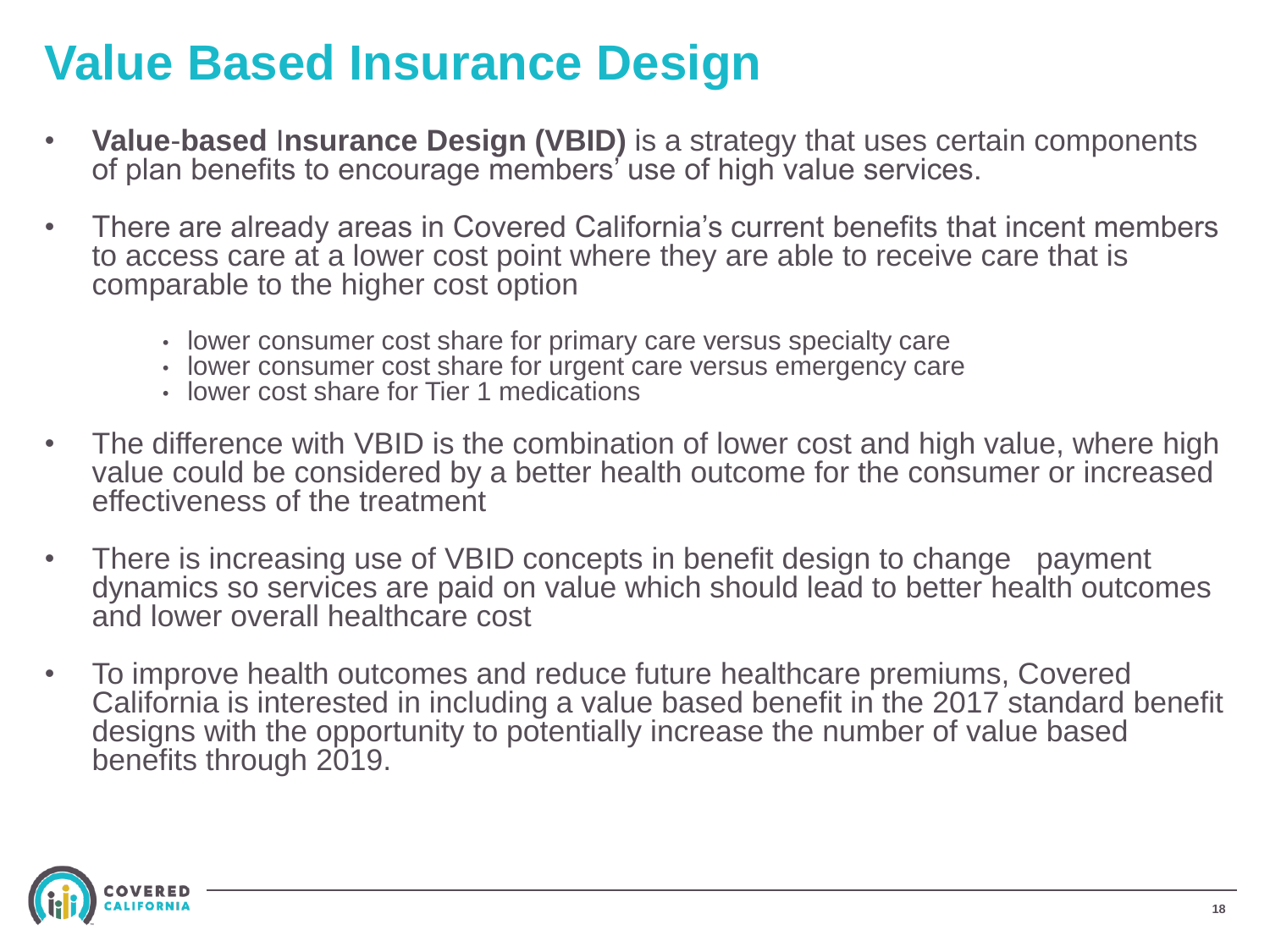### **BENEFITS CHANGES TO CONSIDER WITH NEGLIGIBLE OR NO AV IMPACT**

| No.            | <b>Description</b>                                                 | Question                                                                                                                                                                                                                                                                                                                             | Goal<br><b>Consistency</b>                    | <b>Consider?</b> |
|----------------|--------------------------------------------------------------------|--------------------------------------------------------------------------------------------------------------------------------------------------------------------------------------------------------------------------------------------------------------------------------------------------------------------------------------|-----------------------------------------------|------------------|
| $\mathbf{1}$   | Mental/Behavioral Health<br>other outpatient items and<br>services | How do we modify Endnote #13 to provide more clarity and to account for<br>MHPAEA rules on the cost share?                                                                                                                                                                                                                           |                                               | <b>TBD</b>       |
| $\overline{2}$ | Substance Use disorder<br>other outpatient items and<br>services   | How do we modify Endnote #13 to provide more clarity and to account for<br>MHPAEA rules on the cost share?                                                                                                                                                                                                                           |                                               | <b>TBD</b>       |
| $\overline{3}$ | Habilitative and<br><b>Rehabilitative Services</b>                 | Should Covered California provide additional clarity that cost share for habilitative<br>and rehabilitative services are governed by these service categories regardless of<br>provider type, i.e. they would not fall under "other practitioner visit" cost shares?                                                                 | consumer<br>understanding                     | <b>YES</b>       |
| $\overline{4}$ | Non-standard / Non-EHBs                                            | Should Covered California allow carriers to offer non-essential health benefits<br>and/or non-standard benefits and what are the requirements and implications?                                                                                                                                                                      | consumer<br>understanding                     | <b>NO</b>        |
| 5              | <b>ER</b> services                                                 | A) Can Covered CA remove the deductible and what is the impact to AV?<br>B) Should Covered California remove physician cost sharing on the emergency<br>room benefit? Option could be to increase facility cost sharing to be AV neutral.<br>C) Can Covered CA add language, "Physician fee waived if admitted."                     | consumer<br>understanding                     | <b>YES</b>       |
| $6\phantom{1}$ | Mental health/substance<br>use physician/surgeon fee               | Should the word "surgeon" be removed from the benefit?                                                                                                                                                                                                                                                                               | consumer<br>understanding                     | <b>YES</b>       |
| $\overline{7}$ | Out of network coverage -<br>payment standards                     | Does Covered California have the ability to standardize out-of-network consumer<br>share of cost?                                                                                                                                                                                                                                    | consumer<br>understanding,<br>reasonable cost | <b>TBD</b>       |
| 8              | Diabetes education                                                 | Should Covered California clarify if this is a preventive service? It is currently listed<br>as "no cost, no deductible" in the SERFF template but it is not included under the<br>definition of preventive services. Does this category include Diabetes Self-<br>Management training, or is it only diabetes prevention education? | access,<br>consumer<br>understanding          | <b>TBD</b>       |
| 9              | <b>Inherited Metabolic Disorder</b><br>$-$ PKU                     | This benefit is referenced in the SERFF template as having the cost share of an<br>office visit. Does this represent a primary care visit or the cost share for special<br>food products and formulas for treatment?                                                                                                                 | consumer<br>understanding                     | <b>TBD</b>       |
| 10             | Skilled nursing<br><b>A. S. N COVERED</b>                          | Should Covered California add a physician fee under SNF that matches the<br>hospital physician/surgeon fee?                                                                                                                                                                                                                          |                                               | <b>NO</b>        |

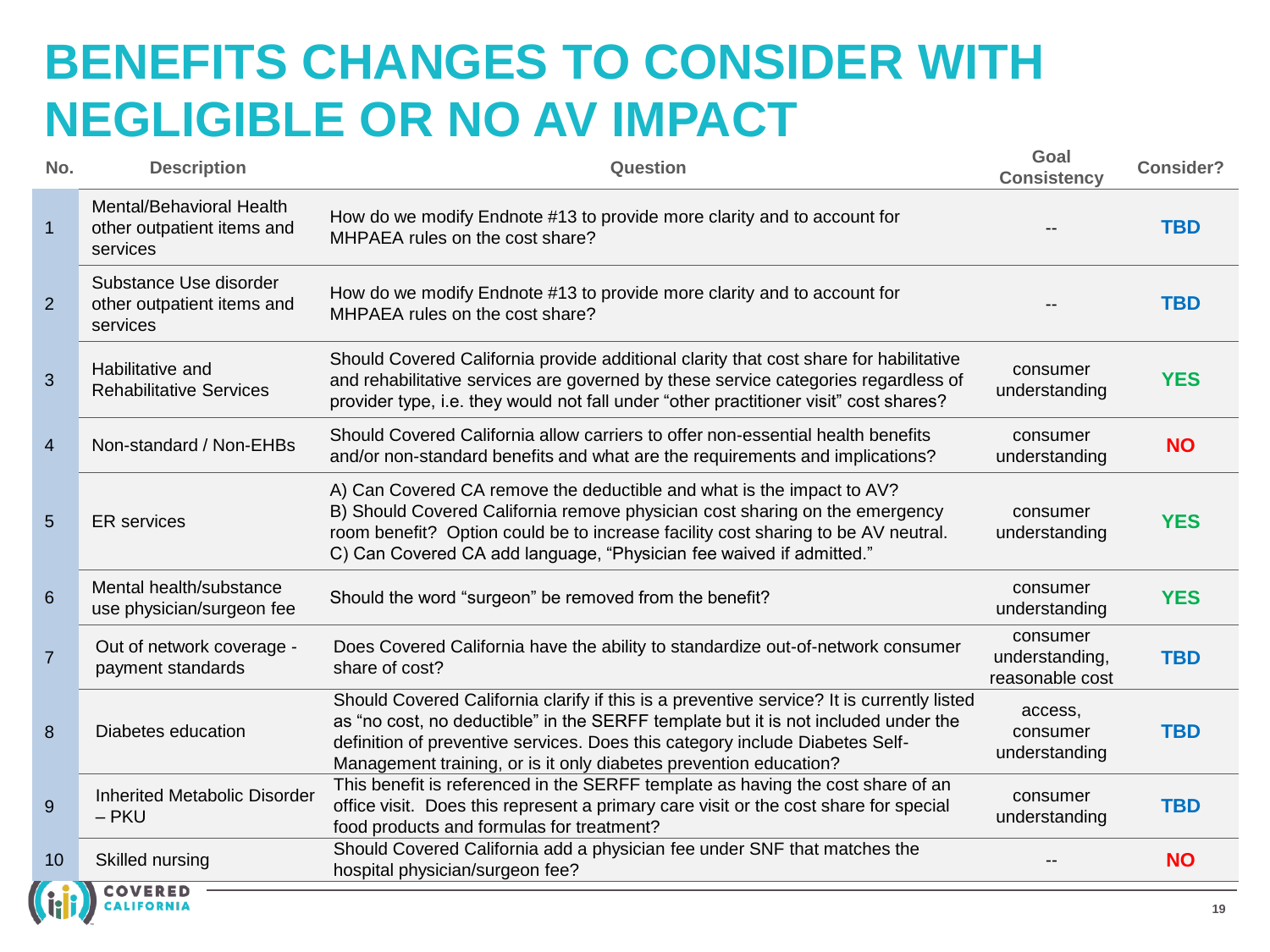## **PRODUCT CHANGES FOR CONSIDERATION**

|                 | <b>Description</b>                                                          | Question                                                                                                                                  | <b>Goal Consistency</b>                      | Consider?  |
|-----------------|-----------------------------------------------------------------------------|-------------------------------------------------------------------------------------------------------------------------------------------|----------------------------------------------|------------|
| $\overline{1}$  | Bronze Plan split med/Rx deductible with<br>100% coinsurance up to the MOOP | Is the 100% member cost share after<br>deductible confusing to consumers?                                                                 | consumer<br>understanding                    | <b>TBD</b> |
| 2 <sup>2</sup>  | Bronze Health Savings Account (HSA)                                         | Name change to "High-Deductible Health<br>Plan" required per Legal                                                                        | regulatory                                   | <b>YES</b> |
| 3               | Gold copay/coinsurance and Platinum<br>copay/coinsurance plans              | Should Covered California merge these plans<br>into one metal offering similar to what we did<br>for Silver in 2016?                      | consumer<br>understanding                    | <b>NO</b>  |
| $\overline{4}$  | CCSB Silver coinsurance/copay plans                                         | Should Covered California merge these plans<br>into one metal offering similar to what we did<br>for the Individual Silver plans in 2016? | consumer<br>understanding                    | <b>NO</b>  |
| $5\overline{)}$ | Alternate benefit designs                                                   | Should Covered California allow Alternative<br>Benefit Designs (ABD) for the Individual<br>exchange?                                      | consumer choice                              | <b>NO</b>  |
| $6\phantom{1}$  | Value-Based Insurance Design (VBID)                                         | Should Covered California create an ABD that<br>includes Value Based benefits that plans may<br>offer on the Individual exchange?         | consumer choice,<br>affordable plans         | <b>TBD</b> |
| $\overline{7}$  | <b>Tiered networks</b>                                                      | Should Covered California continue to allow<br>tiered hospital networks (Endnote #23)?                                                    | access to care.<br>consumer<br>understanding | <b>TBD</b> |

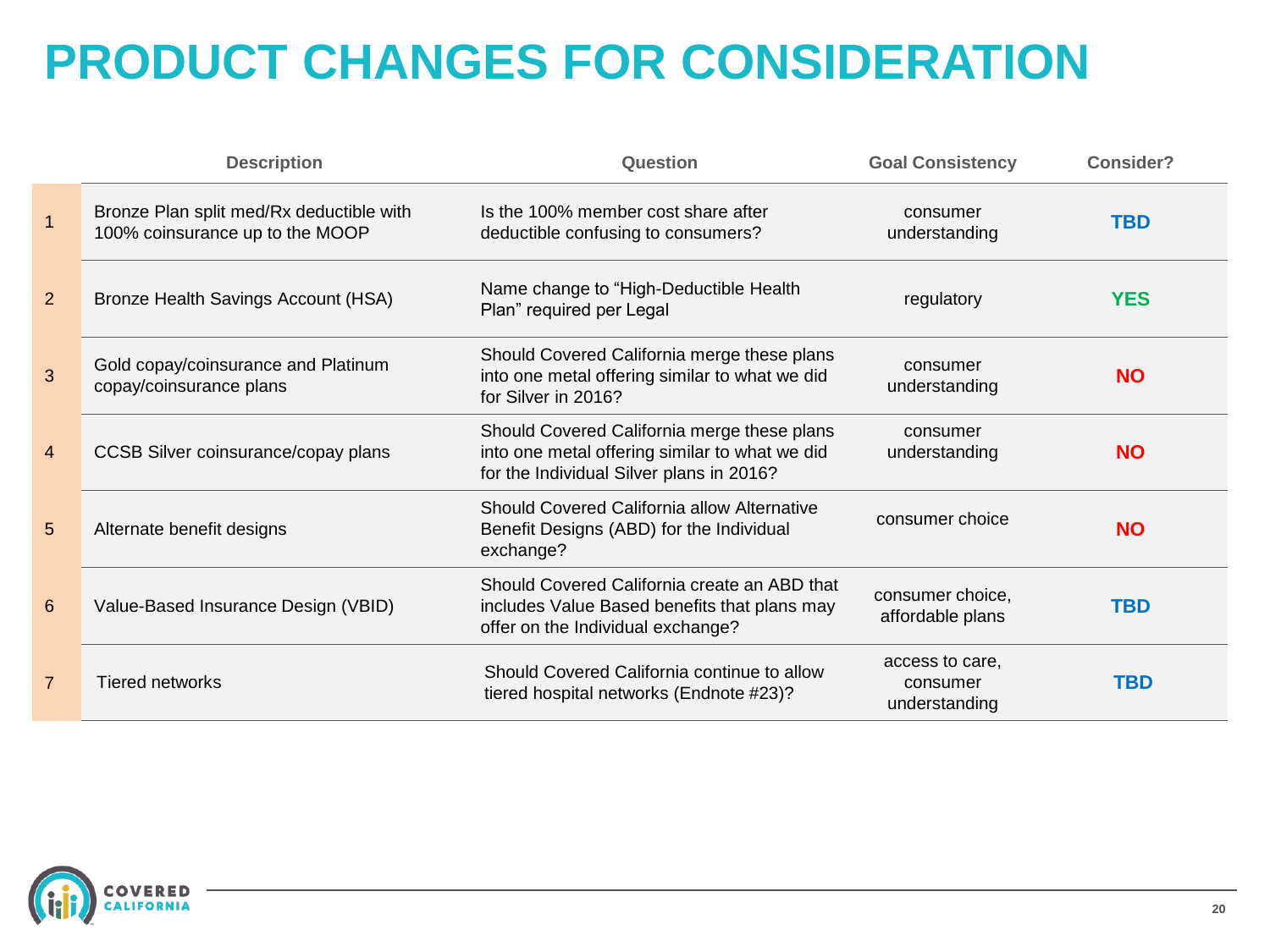# **DENTAL BENEFIT DESIGN UPDATE**

JAMES DEBENEDETTI, DEPUTY DIRECTOR PLAN MANAGEMENT DIVISION

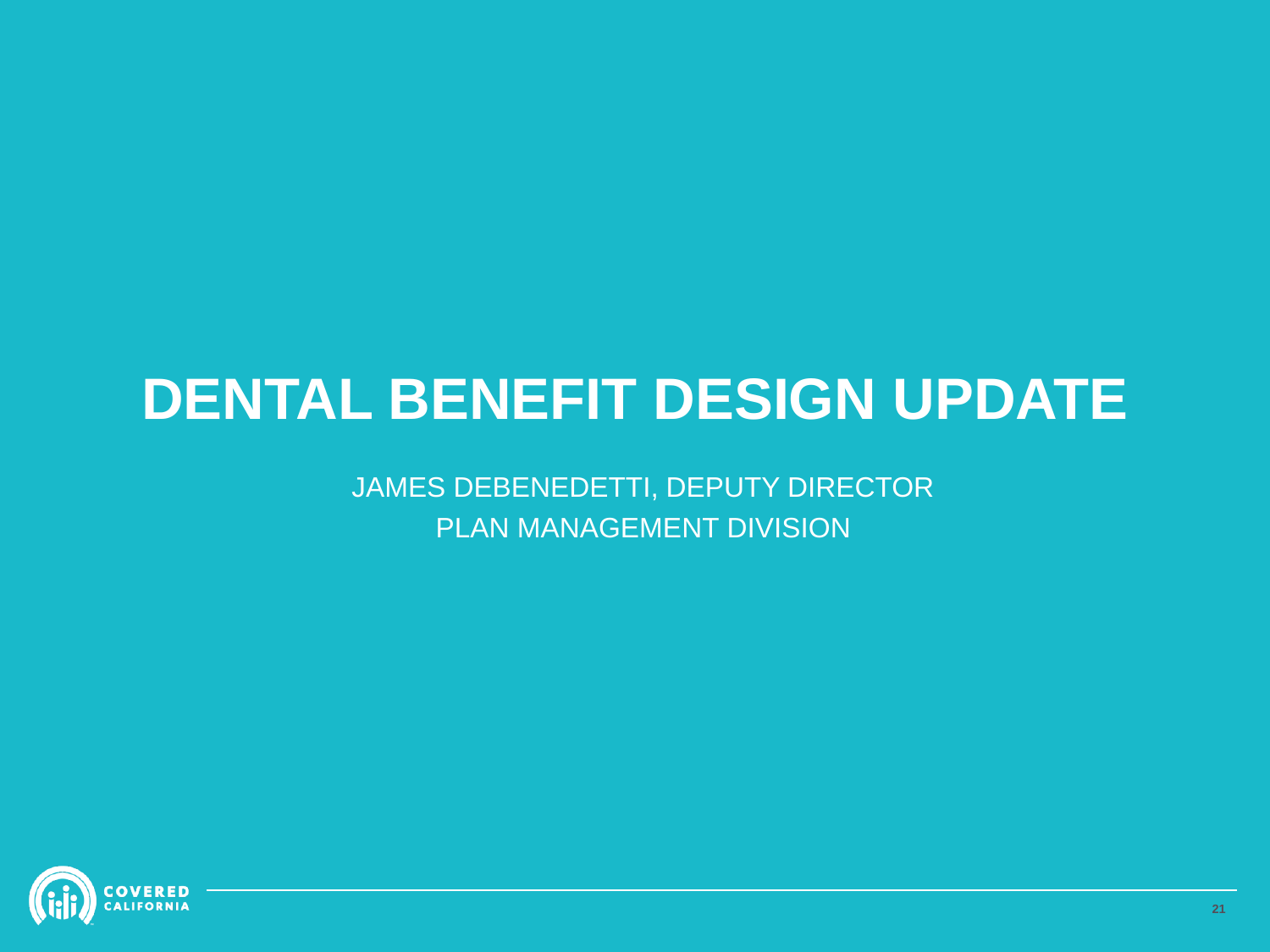## **Dental Standard Benefit Design Review for 2017**

- Adult Dental
	- o Waiting Period: Considering reducing or eliminating for major services
	- o Annual Limit: Considering increasing or removing
- Children's Dental
	- o CMS may increase child MOOP from current \$350 (would have QHP implications)
	- o Standardize medically necessary orthodontia copay to apply to entire course of treatment (as opposed to each benefit period)
- Standardization of more procedures in copay design
	- $\circ$  30 procedure codes cover approximately 91% of claim costs and 97% of pediatric utilization
	- o 40 procedure codes cover approximately 90% of claim costs and 95% of adult utilization
- Seeking input for potential new plan design for employer-sponsored purchase only
	- o No waiting period.
	- o Periodontal services included in the Basic Services category rather than Major Services.
	- o Endodontic services included in the Basic Services category rather than Major Services.

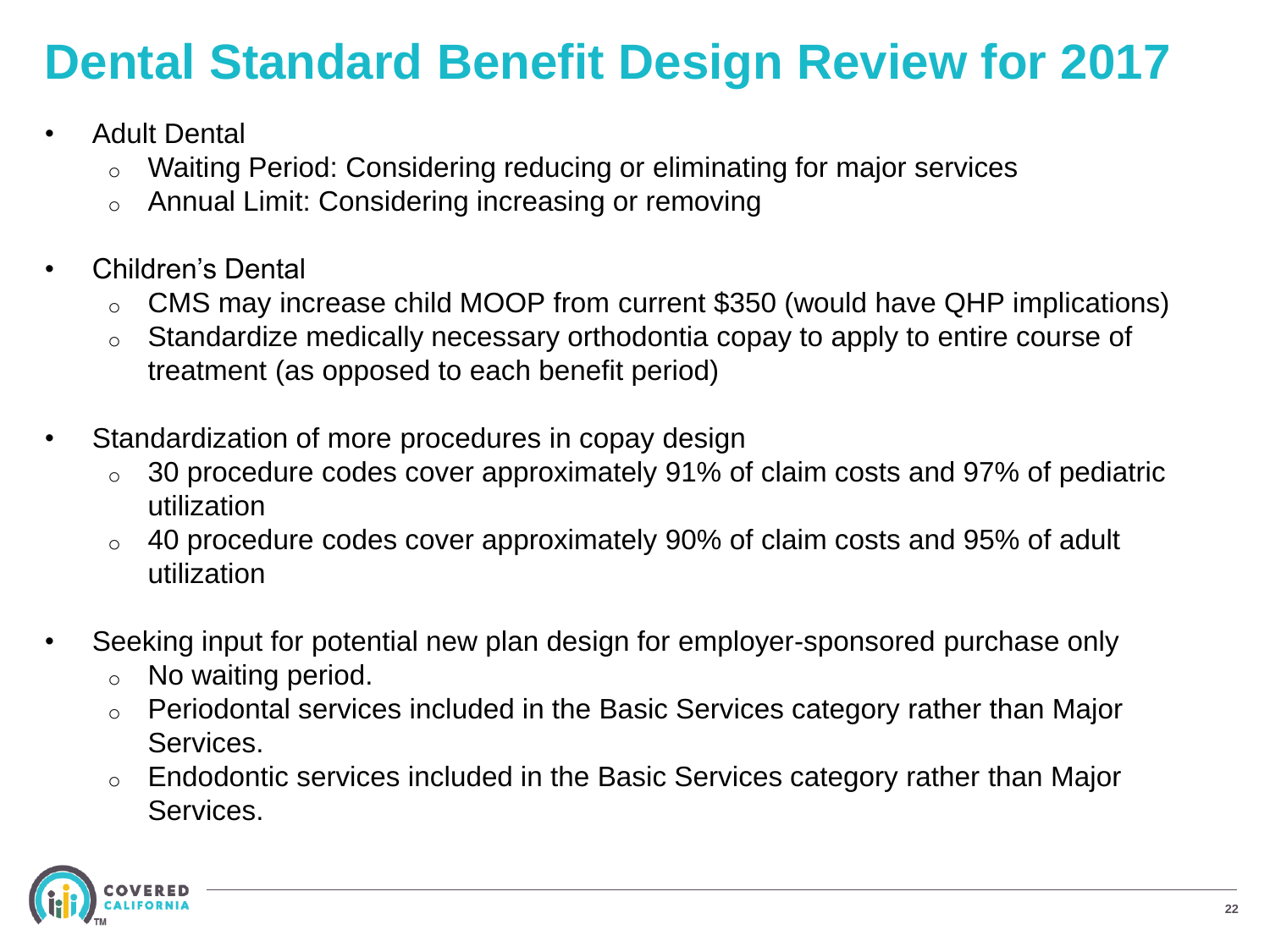# **QUALITY SUBCOMMITTEE UPDATE**

#### ALLISON MANGIARACINO, SENIOR QUALITY SPECIALIST PLAN MANAGEMENT DIVISION

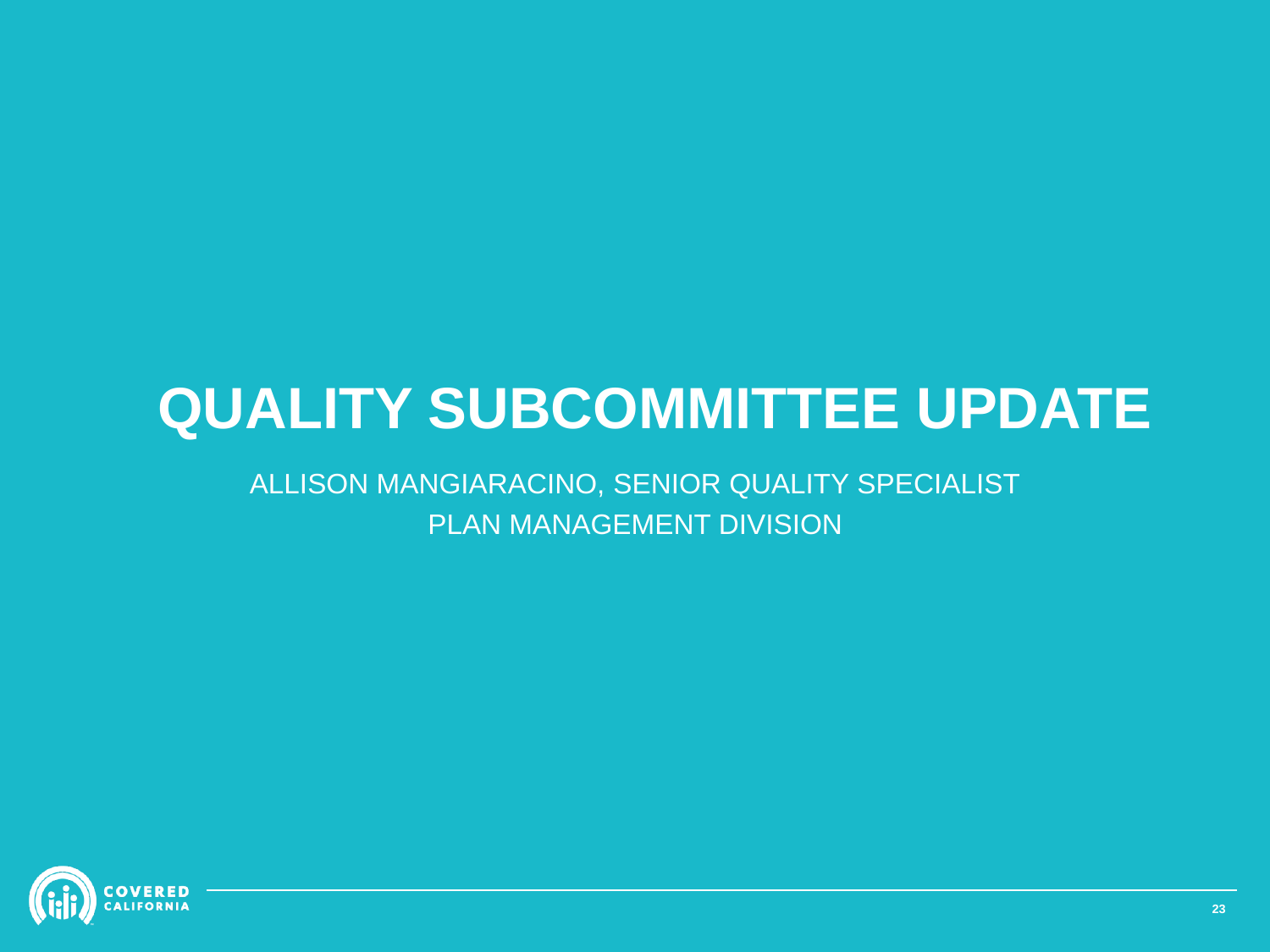## **COMPASS FOR QUALITY CONTRACT CHANGES**

#### **Organizational Goal**

Covered California will be a catalyst for change in California's health care system, using its market role to stimulate new strategies for providing high-quality, affordable health care, promoting prevention and wellness, and reducing health disparities



#### **Subcommittee Goal**

- Provide input to Covered California staff as we develop recommendations for 2017 contract requirements that will target further improvements for the quality and delivery of care to consumers and align efforts for participation with other State and Federal initiatives
- Provide feedback on goal-setting with an eye for targeted improvements by 2020

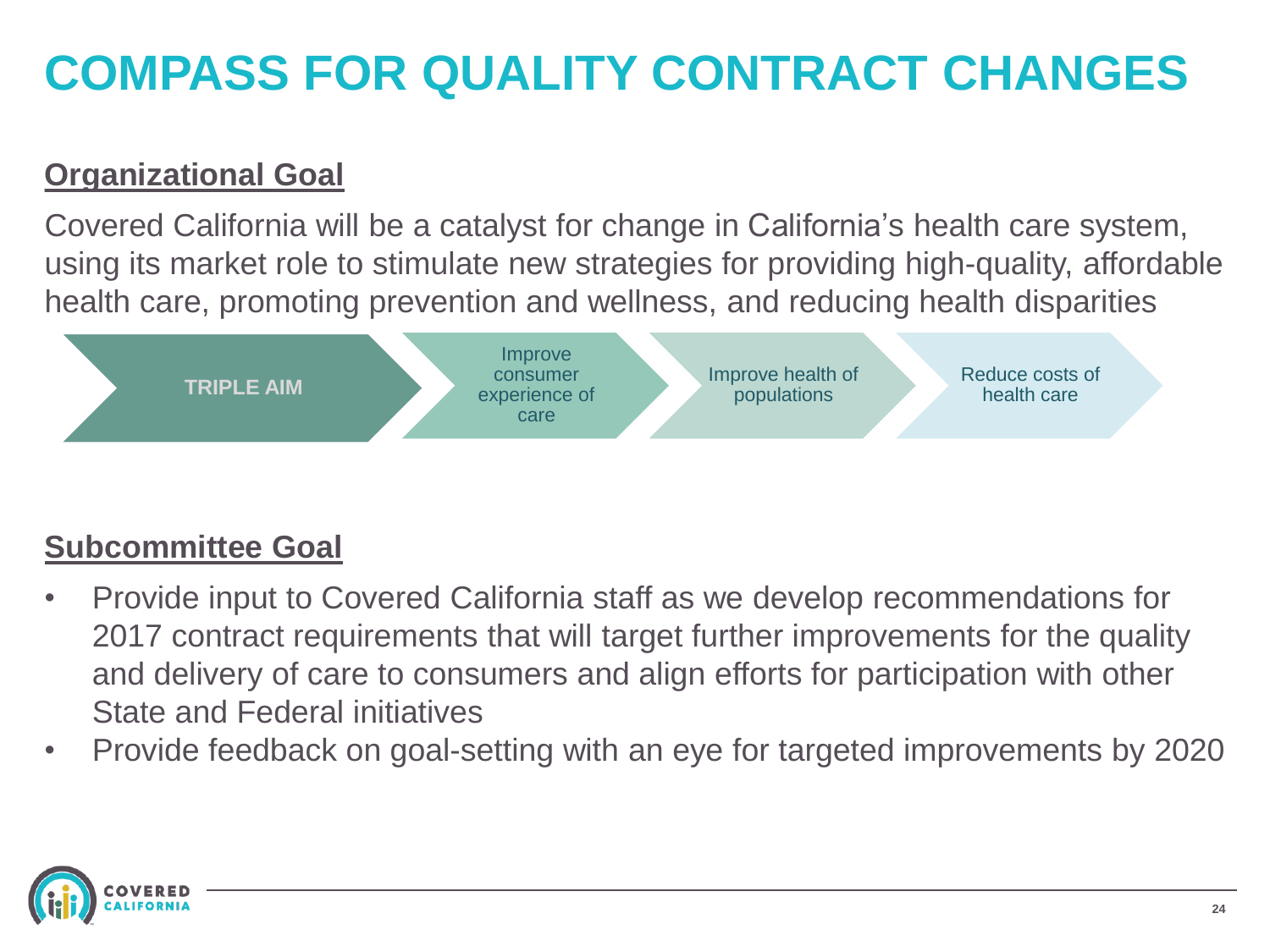### **CONTRACTUAL AUTHORITY**

Attachment 7 to Contract for Plan Years 2014 and 2015

- Participation in Collaborative Quality Initiatives
- Accreditation by a national quality assurance organization
- Use Data for Quality Improvement
- Support Health and wellness
- Ensure Access and Coordination of Care
- Support members with cost and quality information
- Promote new models of care
- Support new payment models that promote value

CMS Quality Improvement Strategy (QIS) for any plan qualified for 2 years

- Implement alternative value-based payment model to support
	- o Improved health outcomes
	- o Prevent hospital readmissions
	- o Improve patient safety and reduce errors
	- o Reduce Disparities
	- o Promote health and wellness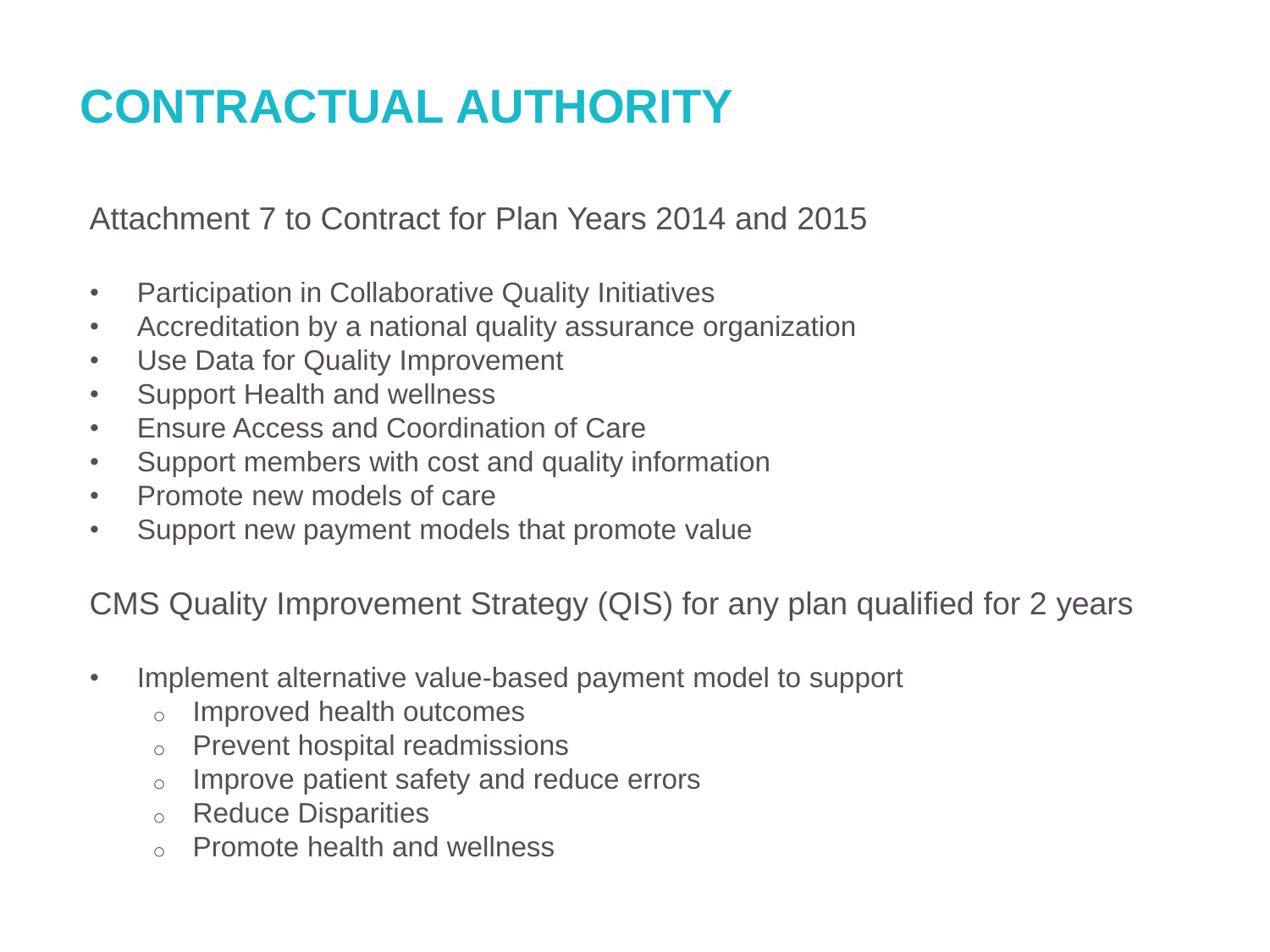### **INDIVIDUAL PLAN RESPONSIBILITIES Including Draft Target Accountability**

- Reduce Health Disparities
	- o Track and trend quality measures by ethnic/racial group
		- Core measures starting in 2017 include Diabetes, Hypertension and Asthma (control and hospital admission rates)
		- By 2020, select additional 5 measures to track and trend including **Depression**
	- o Demonstrate 20% relative reduction in disparities year over year
- Provide cost and quality decision support tools
	- $\circ$  In 2017, provide plan specific allowed charges
	- o By 2020, include provider specific quality metrics
	- o Demonstrate that members are using tools (specific target TBD)
- Promote integrated/coordinated models of care
	- o Demonstrate a progressively greater share (specific target TBD) of membership receive care from integrated delivery system or accountable care organization
	- Require consumer selection of PCP in non-HMO products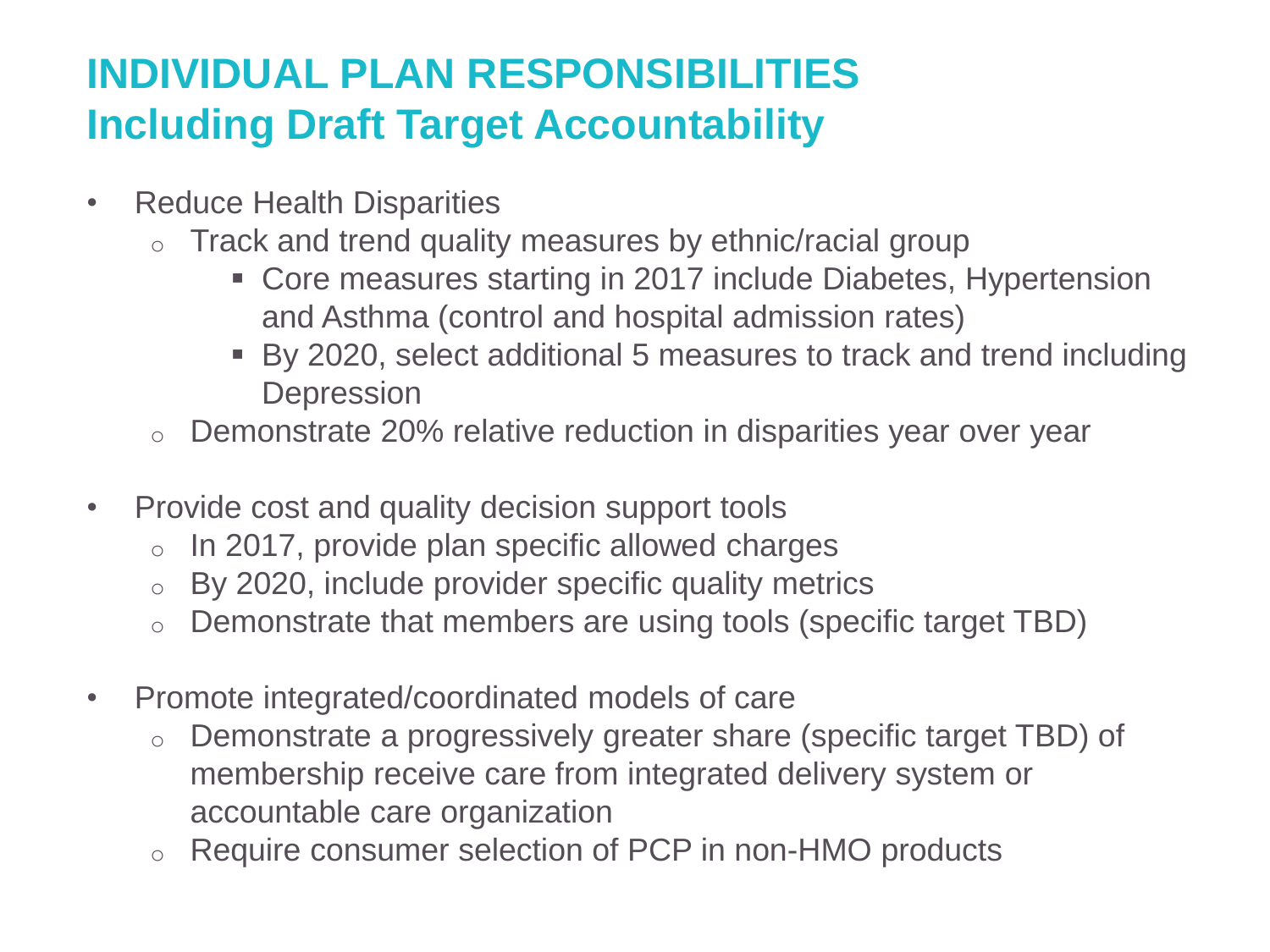### **PRINCIPLES FOR COLLABORATIVE MULTI-PAYER STRATEGIES**

- Support programs sponsored by
	- o State (CalSIM),
	- o Multiple purchasers (CalPERS, DHCS and CC), or
	- o CMS innovation center (CMMI)
- Foster the "Triple Aim" through consistent expectations and metrics for both physician practices and hospitals
- Overcome concern for asymmetrical investment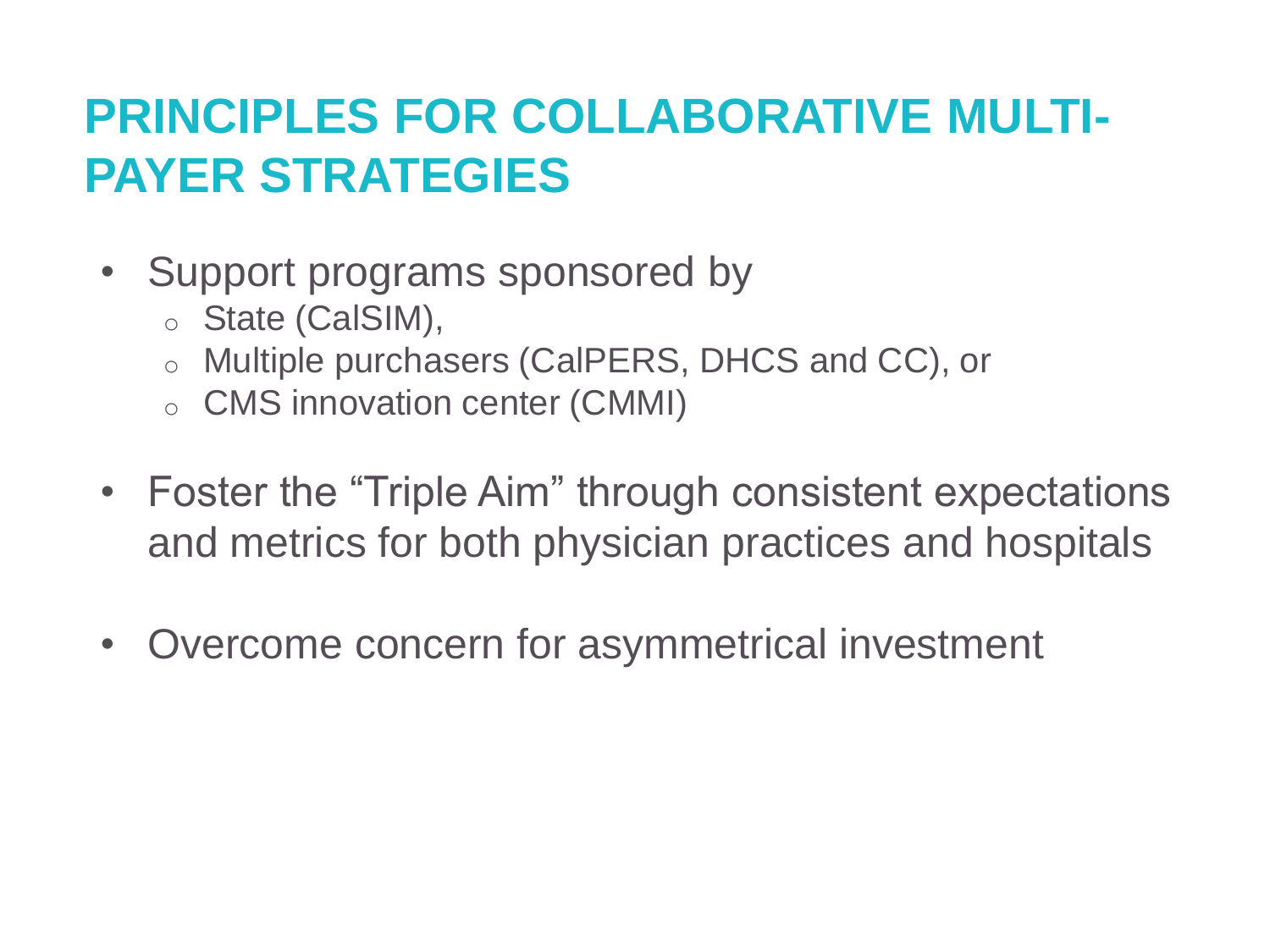### **COLLABORATIVE INITIATIVES Including Draft Target Accountability**

- CalSIM Appropriate Use of C-Sections
	- o Target national Healthy People 2020 goal of 23.9% for low risk first pregnancies for each of 251 California maternity hospitals
- Hospital Safety
	- o Promote participation in Partnership for Patients program by all California hospitals
	- o Set 2020 targets for readmissions, surgical site infections, adverse drug events, Cdifficile colitis and sepsis mortality
- Clinical Practice Transformation
	- o Set target for proportion (possibly 33%) of primary care network for each plan functioning as medical home and able to improve triple aim metrics by 2020
	- o Overcome problems of fragmentation to provide PCPs actionable patient data from hospitals and emergency rooms
- Payment reform
	- o Set target aligned with CMS goal of alternative models representing 50% of payment by 2018 by adopting models promoting by CMMI
- Reduce overuse through Choosing Wisely
	- o Support CalSIM C-section initiative and develop similar robust programs to reduce overuse of low back imaging and opiods